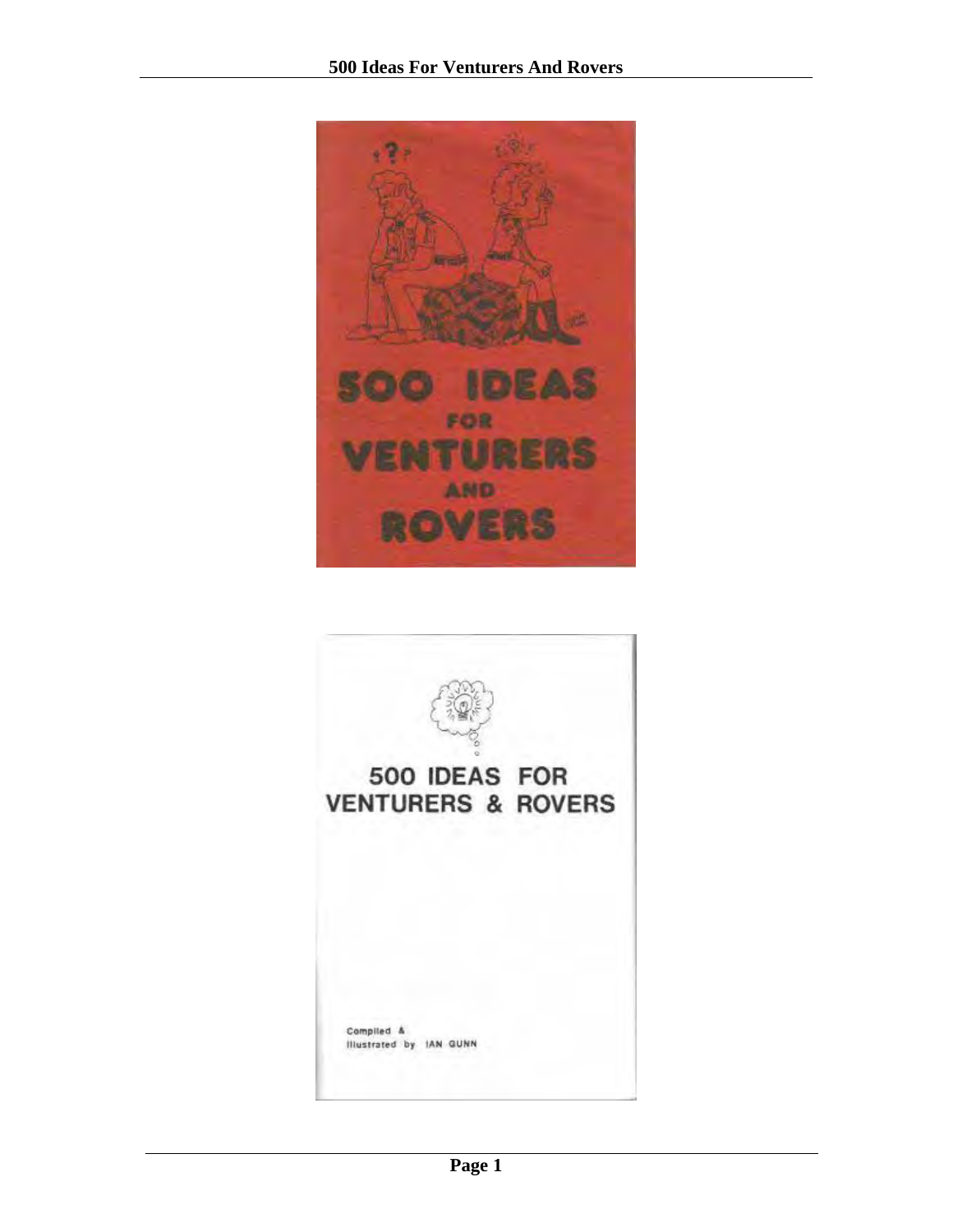Downloaded from: "The Dump" at Scoutscan.com http://www.thedump.scoutscan.com/

Thanks to Dennis Trimble for providing this booklet.



Editor's Note:

 The reader is reminded that these texts have been written a long time ago. Consequently, they may use some terms or express sentiments which were current at the time, regardless of what we may think of them at the beginning of the 21<sup>st</sup> century. For reasons of historical accuracy they have been preserved in their original form.

If you find them offensive, we ask you to please delete this file from your system.

This and other traditional Scouting texts may be downloaded from The Dump.

### **CONTENTS**

|                                                                    | 3  |
|--------------------------------------------------------------------|----|
| HELP AND WORK - Service Made Easy                                  | 4  |
| FUN AND PROFIT-Fundraising                                         | 7  |
| OUT AND ABOUT - Life in the Open Air                               | 10 |
| HUFF AND PUFF-Let's Get Physical                                   | 12 |
| THEM AND US - Inter-sectional Rivalry                              | 15 |
| <b>COME AND TALK-Guest Speakers</b>                                | 17 |
| GO AND SEE – Places You've Never Been                              | 19 |
| SHOW AND TELL – Making a Fool of Yourself in Public                | 21 |
| SING AND DANCE – How to Enjoy Yourself Whether You Like it or Not  | 23 |
| MAKE AND DO – Culture for Beginners                                | 25 |
| PRIDEANDPREJUDICE-Citizenshop-Whatever That Is                     | 27 |
| <b>EARTH AND SKY – Surviving Your Environment</b>                  | 29 |
| TOTE AND TOIL – Jobs and Where to Find Them                        | 31 |
| STOP AND THINK-Ideals For All                                      | 32 |
| WEIRD AND WHACKY —Crazy Things for No Reason At All                | 34 |
| THIS AND THAT – Everything Else I Couldn't Be Bothered to Classify | 36 |
|                                                                    |    |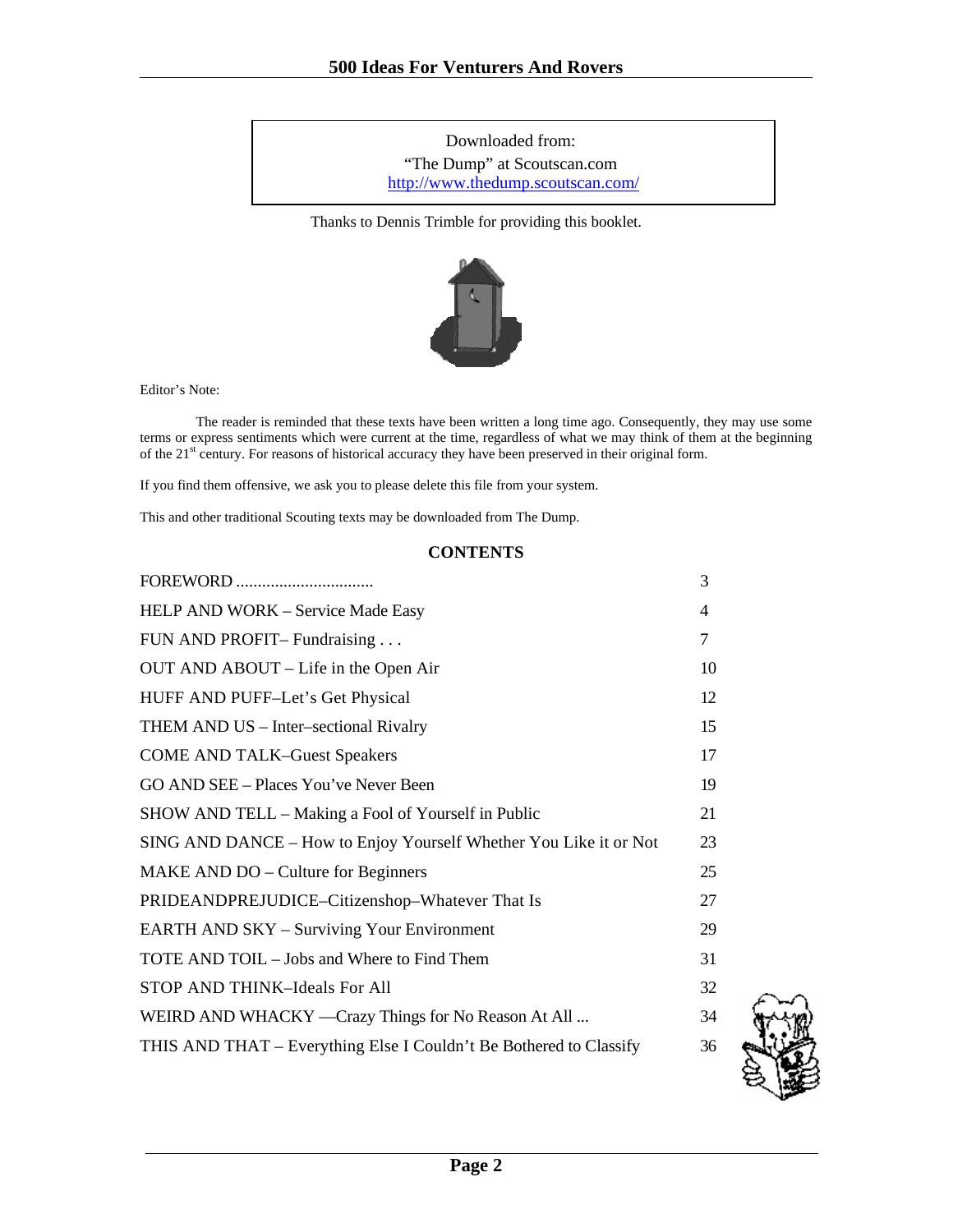# **FOREWORD**

<span id="page-2-0"></span>Having managed to survive (so far) through years of Venturing and Rovering, I have noticed a recurring problem every time we sat down to work out a few months worth of programme.

We were constantly plagued with the "been there, done that" syndrome. We always seemed to have the same activities. Of course, occasionally, someone would come up with a new and novel idea, but we'd usually forget about it before the programming night.

So, for once and for all I've written down every idea I could find, pinch, borrow or think of – five hundred of them. With this number you could meet nearly fifty times a year and progress right through Venturers and Rovers without repeating yourself – so now you've got no excuse.

I hope you enjoy them.

Ian Gunn

A WORD ON CRUNITS: The word "Crunit" was dreamt up especially for this book. It's a less tedious way of saying "Unit and/or Crew and/or Friends and/or Guests" and it helps break down the barriers between the Venturers and Rovers.

### ACKNOWLEDGEMENTS:

For help, ideas, inspiration, encouragement and comfort in adversity, the compiler wishes to thank:

Interchange, Scout, Scouting (U.K.), The Australian Venturer Workshop Manual, The Australian Rover Handbook, The Canadian Rover Handbook, Lindsay Knights, Bill Oakley, Wawoorong Rovers (Victoria), Eastman Rovers (New Zealand), Tsawa Rovers (Canada), The Participants of the Sixth Australian Venture and the New Zealand National Rover Moot 1982, and last but not least, Warren and Gloria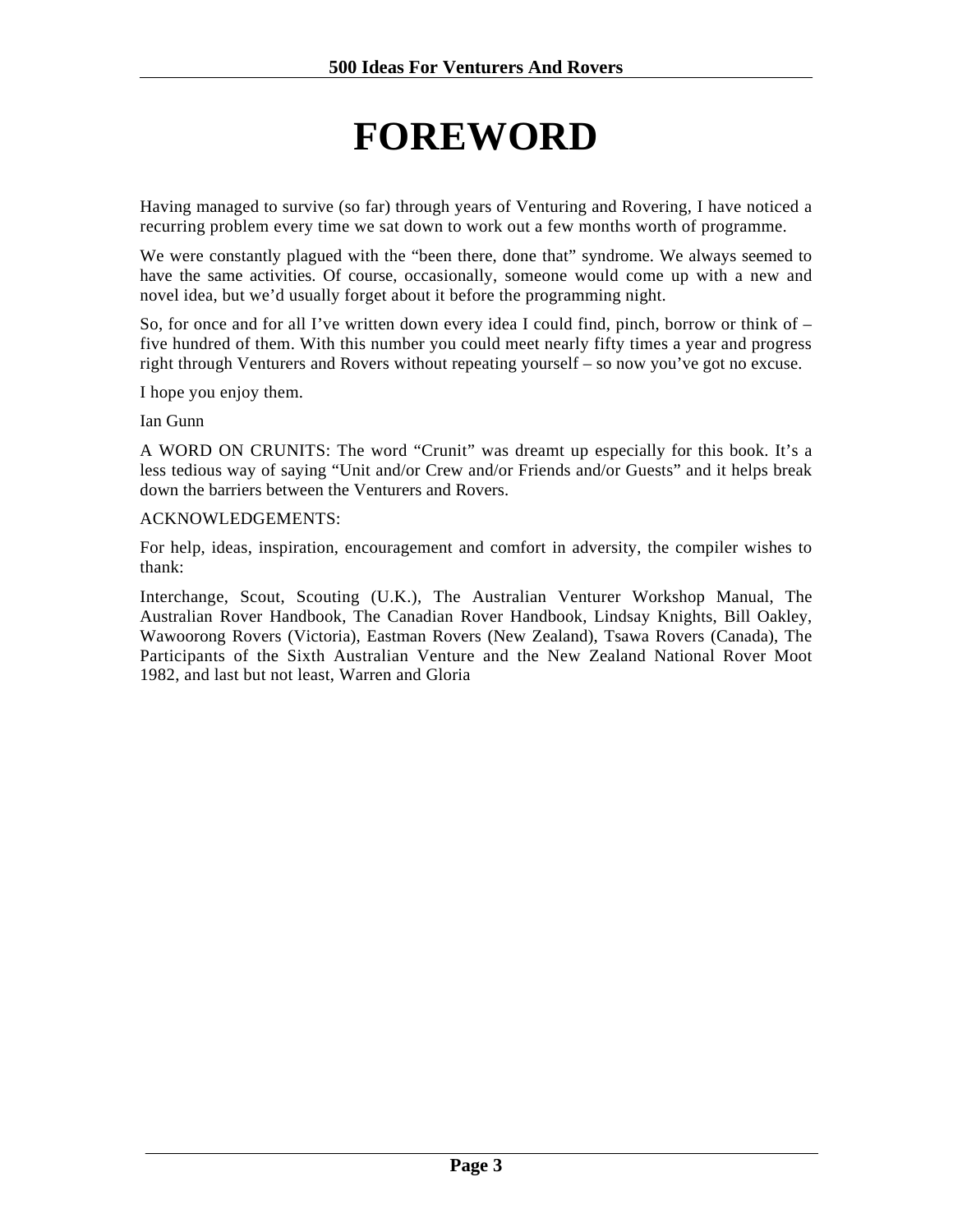# **HELP AND WORK**

### **Service Made Easy**

**FOOD GLORIOUS FOOD** – Put on a dinner for all the parents and District Staff. Cater for it yourself and have a guest speaker. Charge enough to break even or you may even like to shout them.

**MORE FOOD –** Following your successful dinner you'll get lots of invites to cater for the end-ofyear Mindari, Pack Holidays etc.

**SCOUT'S OWN** – Plan, organise and present the Scout's Own Service at the next District Camp. What yarns and songs do you know?

**CAMPSITE FIX-IT** – How's your District/Area Campsite? Huts need painting? Paths overgrown? Our mob donated and erected a flagpole.

**SEND IN THE HEAVIES** – So the Ladies Auxilliary is putting on a fete/fashion parade/old time dance, etc ... wouldn't they love some hefty volunteers (including males) to look after security and parking?

**VENTURER TRAINING** – Rovers (or Venturers who have done it before) can help out at the next Initiative or Leadership Course. What unusual stunts can you think up? Obstacle courses and injured-parachutist-up-a-tree-behind-an-electric-wire-fence go down well.

**G'DAY VIEWERS** – Does your Crunit/Group/District/Area have a Public Relations Team? Local newspapers love to receive articles on Scouting, especially with good black and white photos. So do Scouting magazines. Does your local radio have a Scouting session.

**BRUSHING UP ON HISTORY** – Most communities have a local War Memorial, Pioneer Grave or historical marker. Give it a good scrub to get off the grime and graffitti. Trim the grass.

**NEW CHUMS** – It's a big event when someone gets naturalised as an Australian Citizen. Why not volunteer to act as caterers at the ceremony. It's great P.R.

**NOW HEAR THIS** – A public address system is a great idea for large Scout camps and sports events. Can your electrical wizards knock one up from scratch?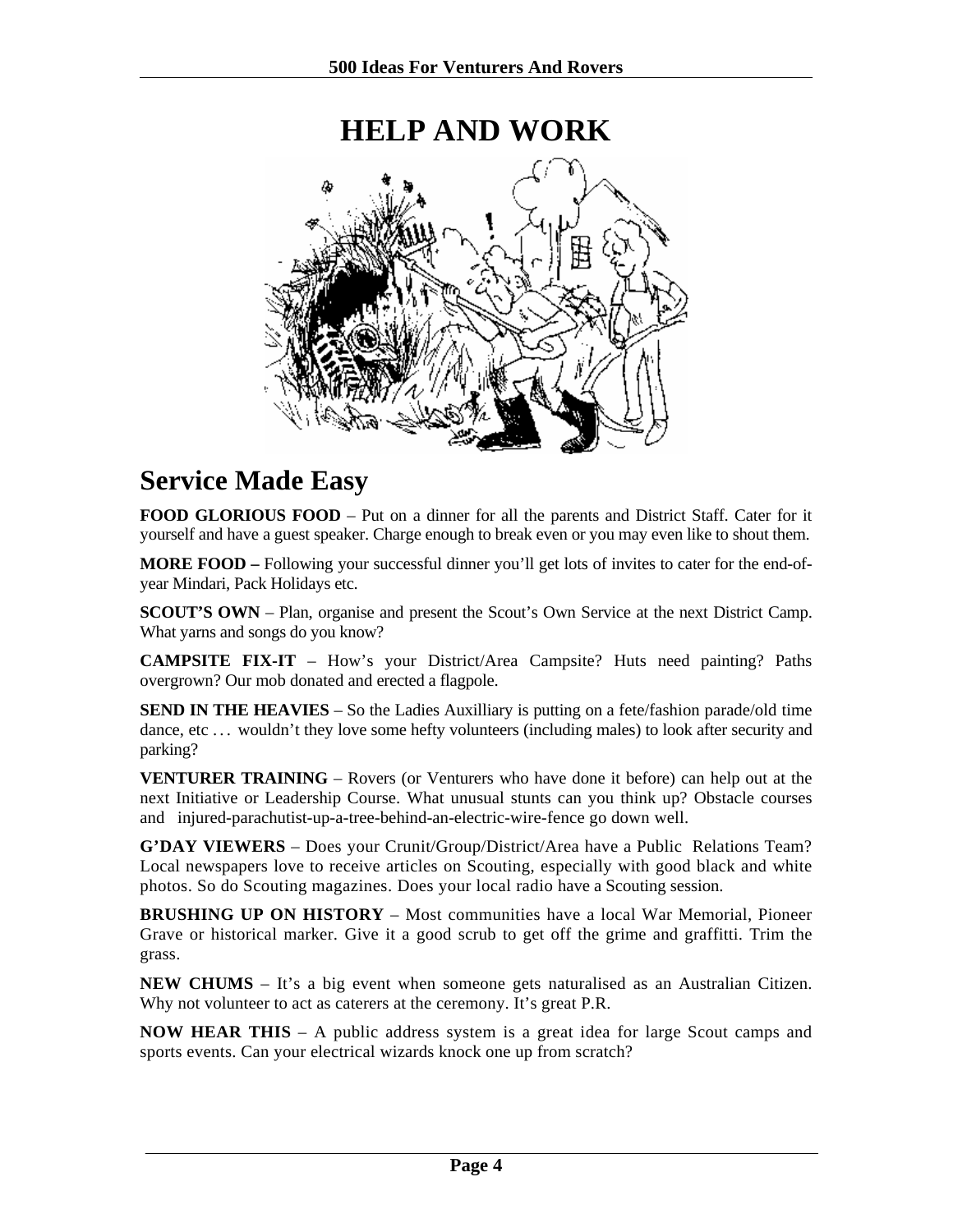**TENDERFOOTS** – You probably take all this outdoors stuff for granted. Run a camp for some kinds who aren't Scouts. Be tolerant and helpful and maybe they will become Scouts! B.P. did this on Brownsea Island and look what happened to him!!

**SPORTS EVENTS** – You can act as impartial officials at the next sports event run for Cubs or Scouts (or Brownies? . . .). Give everyone a job; timekeeping, parking, scoring, first aid, etc.

**CHRISTMAS BREAK** – So Akela and Skip are having a well earned rest, and the kids are at a loose end for something to do. Of course your Crunit are organising a camp or at least some activities to occupy the little darlings. Who's qualified to help with test work?

**WORTH BOTTLING** – Save a couple of lives by donating a pint each at the Blood Bank. In Victoria the Motorcycle Riders' Association usually challenge any organisation to beat their donating record. The Scouts sometime win. Will you help?

**HAY FEVER** – Next time there is a District Cub Day, offer to build a hay bale maze. Where can you borrow the hay?

**FLICKS** – If the whole Crunit knew how to competently operate a movie projector they could act as qualified projectionists at training course, Senior Citizens Clubs, church meetings, etc.

**STOP THIEF** – Any decent electricians in your Crunit? Ever thought of installing a burglar alarm in your Scout Hall?

**WRECK CREATION** – Help demolish an old wooden house/shed/barn. Either donate the firewood to the needy or sell it for charity.

**DIG IT** – The old Widow Wilkins round the corner would love to have some weeding and mowing done. Tea and bickies guaranteed.

**HELPING HANDS** – The local drug rehabilitation centre, etc. is sure to need some help painting, nailing, gardening, delivering pamphlets or whatever. Get in touch with them.

**OPEN DAY** – The RSPCA, the Institute for the Blind, etc. often have open days to let the public see what they are doing. Ask them if they need someone to help organise parking or any other function.

**RE RUNS** – Is your local Historical Society putting on some sort of re-enactment in the near future? Can they use some extras? No Historical Society? Why not stage your own reenactment next Australia Day, Anzac Day, Remembrance Day, Christmas Day?

**OVER THE TOP –** Build a commando course for the next Scout camp, Pack Holiday, Public display, etc.

**BROUGHT YOU SOME GRAPES –** Easy service but worthwhile. Visit those bored lonely souls in hospital. You don't have to be previously acquainted. There's a potential Scouter out there waiting to be inspired.

**MOBI LE MUNCHIES** – Even if you only do it to see how the other half lives, lend a hand with your local Meals-on-Wheels Service.

**JAMBOREES AND OTHERS** – There are many Branch/Area/District activities on which you can lend a hand . . . After all, you are in the Movement! Cooking, putting up tents, running activities, etc.

**RAGTIME** – Organise an old clothes collection for charity, not everyone puts their rags in the Brotherhood bin.

**PACK! PACK! PACK!** – Many charities send food parcels to the poor. Now's your chance to practice your gift wrapping.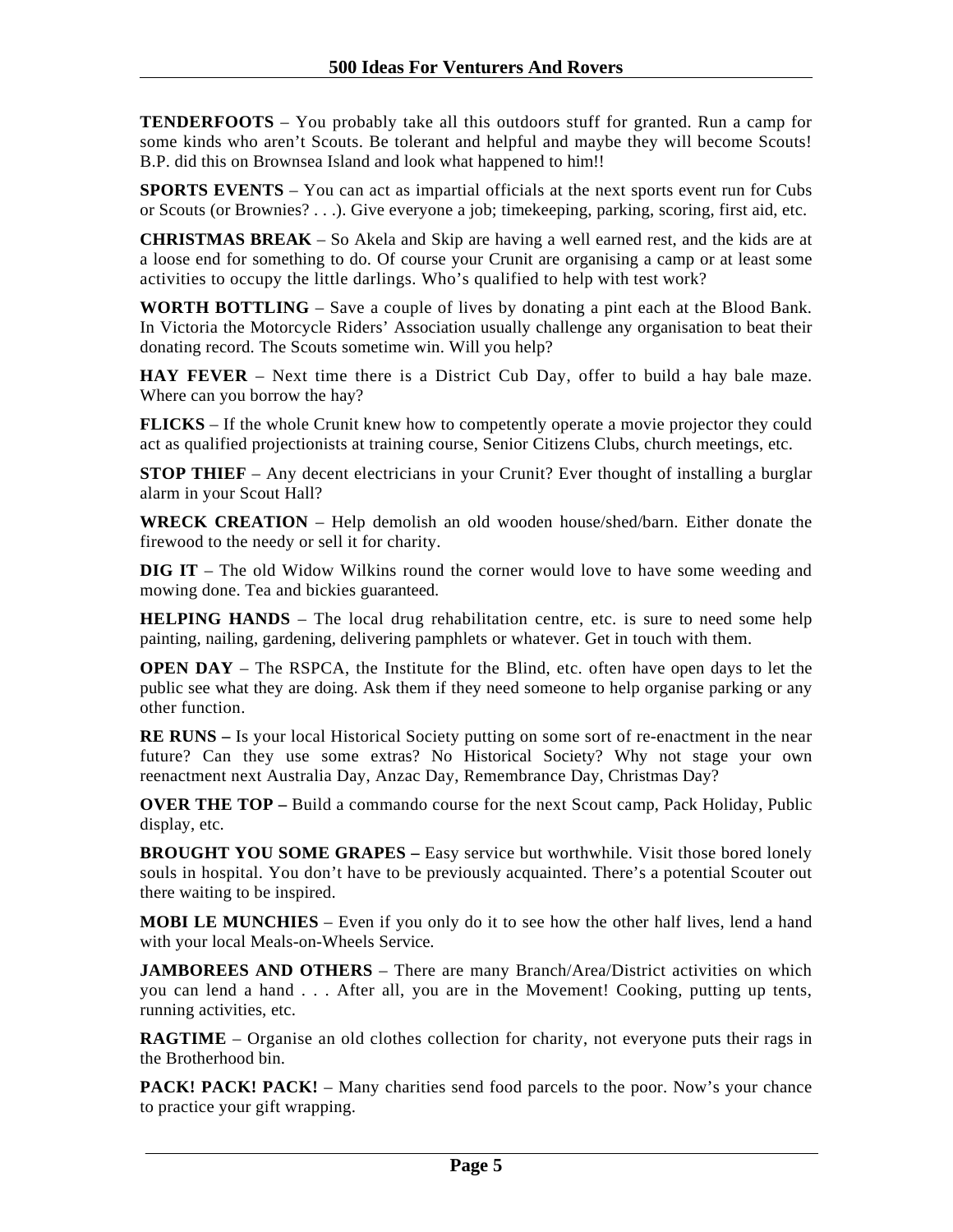**NATIONAL PARKS** – Get in touch with the Warden or Ranger and find out if you can help in any way. Mapping hike tracks, weeding!

**KNOCK A NAIL IN – The Rover Chalet extension or your Scout Hail or somebody's hall** or even a hiker's hut. Carpenters, electricians, bricklayers, plumbers and general helpers required.

**GUARD OF HONOUR –** Fred's getting married so the least you could do is act as uniformed honour guards. You can do the same at funerals. Not necessarily Fred's.

WANT A LIFT? – How do the old folks do their Christmas whopping? If you can't drive them around, at least you can cycle over to the chemist to pick up their prescriptions.

**YOU SPEAKA ME** – Do you live in an area where there are lots of migrants? Perhaps somebody nearby would like help with English lessons on a one-to-one basis.

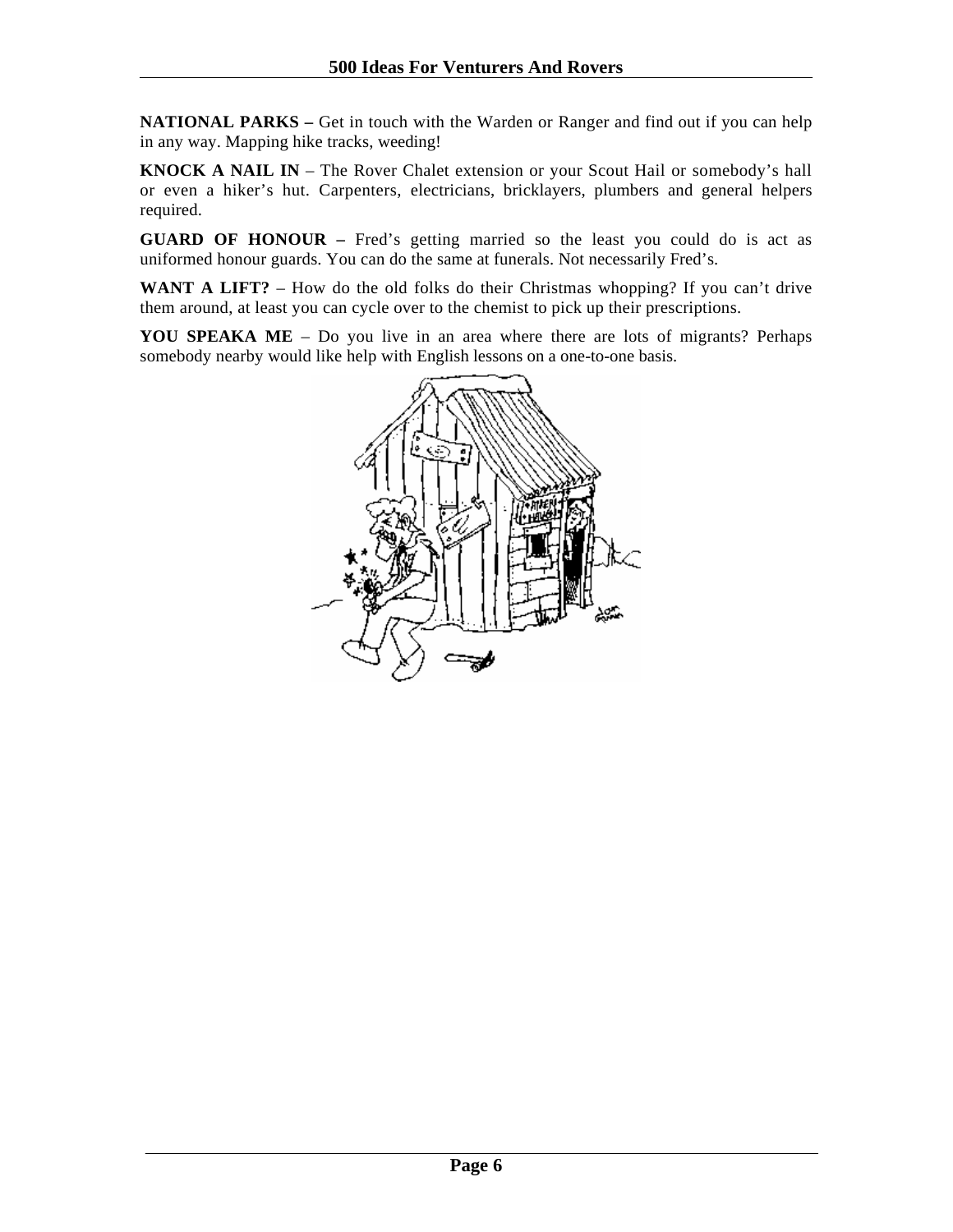<span id="page-6-0"></span>

## **Fundraising**

**DANCETIME** – But what sort? Disco, Rock, Square, Bush? Any other sort? Fancy dress makes it more interesting and cheaper. Supper provided, of course, but don't forget soft drinks to sell to thirsty stompers.

**WINE AND CHEESE TASTING** – Get the help of an expert. Why not a Beer and Nuts instead? There was even a Crunit that had a Whisky and Chocolate Biscuits night. Your local liquor store may help out.

**TUPPERWARE PARTY** – Don't knock it! It works. Mums and newlyweds welcome.

**SOAPSUDS** – Buy detergents in bulk at wholesale prices, then flog it to everyone's family in their own containers, and undercut the shops.

**PAPERDRIVE** – The old favourite. Make sure you have got plenty of room to store it all, and plenty of string to bundle it up with. Send a circular to everybody in the street to "Bring Out the Dead" at a certain time, this makes collection easier.

**BOTTLEDRIVE** – Same as a paper drive only much more messy. A lot of halls have recycling depots. Brown glass, white glass, aluminium cans, keep it all segregated.

**HONEYPIE** – You can buy honey direct from the Apiarist (that's Latin for beekeeper). Put it into clean coffee jars and sell it at the next community market or direct to Mum or Auntie Agnes.

**WINE BOTTLING** – Similar to honey, but much more fun. You can get wine in bulk and bottle it under your own label.

**CHOOKY POO** – Find a poultry farm where they will let you dig your own chicken manure at a low price. Invest in some strong polythene bags and flog it at your local garden supplier. One Crunit we know raises thousands of dollars each year from this.

**TRASH 'N' TREASURE** – There's sure to be a Sunday market near you, so clear out your attics and set up a stall. Some markets let you in free if you have a letter on Scout letterhead saying all profits are for Scout funds.

**POSTIE! POSTIE!** – You've seen all that special sale catalogue type junk mail in your letter box? Well, someone has to deliver it! Check the pamphlets or contact your local chemist, department store, etc., or stick an ad in the local paper.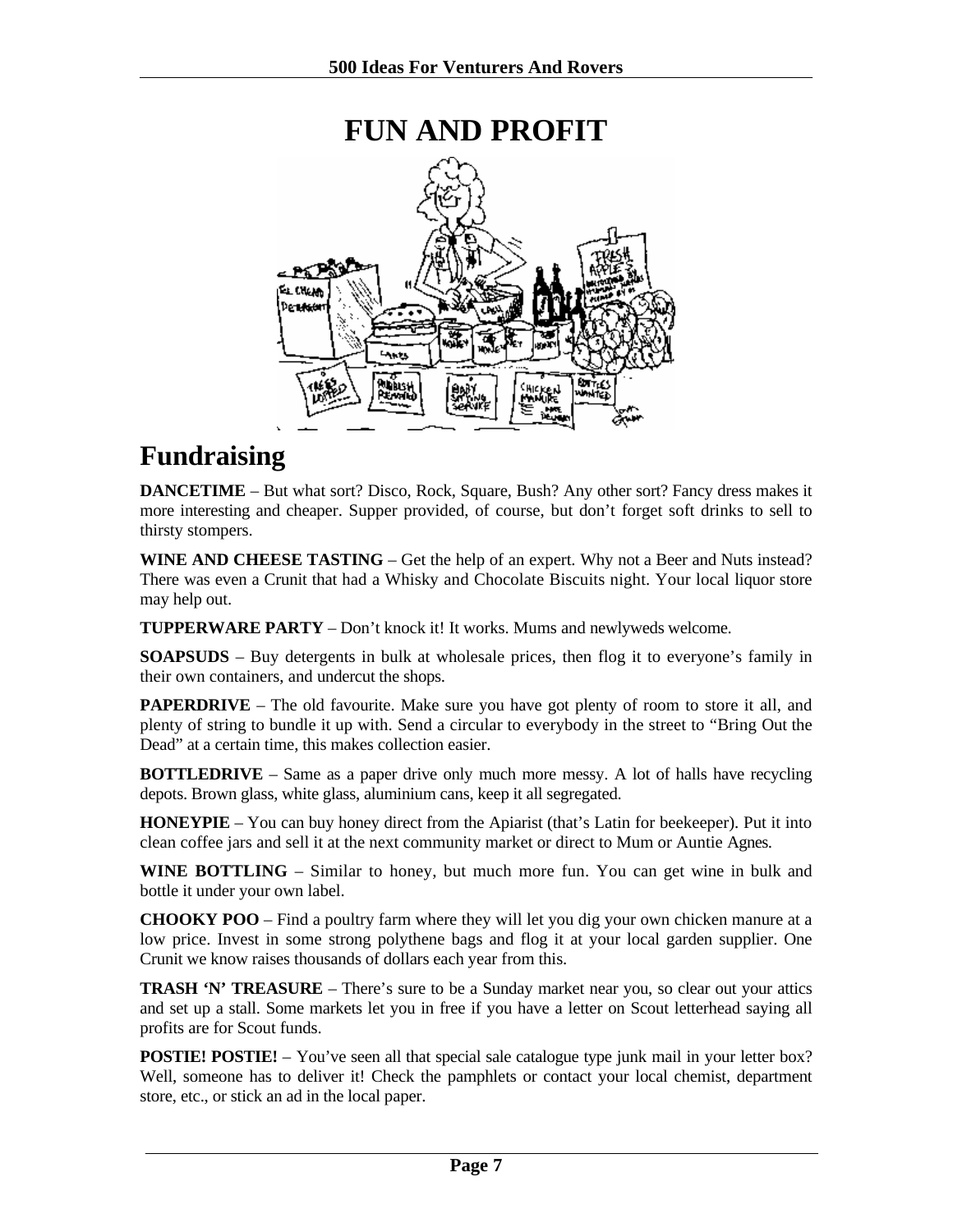**WRONG NUMBER** – And while you're at it, did you know that Telecom call for tenders every January and September to deliver 'phone books? You tender for a postcode Area (about 5000 to 10,000 books) and if you tender 10 to 15 cents per delivery you'll probably get the contract. Hard work, easy money.

**CAN CAN** – Aluminium cans and steel cans are all recyclable. When's the next parade, show, carols by candlelight, race meeting, footy match in your Area? Start a scavenging party,

**FRESH FRUIT** – Buy direct from the orchard (or pick them yourself) and bag them and sell them by the roadside, at a street–stall or to folks you know. Any fruit you can get your hands on – apples, oranges, strawberries or even spuds and carrots.

**SCOUT JOB WEEK** – Remember that? Why not? You've got all the publicity from H.O. behind you. Don't fancy knocking on doors? You can do something big as a Crunit, Car wash, window cleaning, gardening.

**TEN MEN WENT TO MOW** – A local factory complex had a huge lawn out the front, so our Crunit rostered two people each month to go and mow it. And we got paid!

**THING-A-THON** – Ever heard of the Scout Walkathon? Or you could organise your own, or a Bike-a-thon, trike-a-thon, knot-a-thon, pram-a-thon, joke-a-thon, campfire-sing-along-a thon.

**CHRISTMAS TREES** – Well Fred's girlfriend's cousin's uncle has a farm, see, and he's chopping down pine trees. Saw off the branches and sell them during the Festive Season.

**WAVE THE FLAG** – Next time there's a big event in your District (Christmas Parade, Folk Festival, Show) see if you can land the job of giving out flags or manning the barriers. You'll need a contact. We've helped barricade the parks during the Moomba Festival, some Crunits have blown up and given out balloons at football finals and other community activities. Once I spent a delightful half hour encased in a huge sweaty Incredible Hulk costume. Great fun!!!

**HERE COMES THE JUDGE** –This is a very similar job to the last one. Whenever anybody is invited to be a judge at a country show, mardi gras, etc., the committee love to suck up to them by having a few uniformed folk pouring drinks, serving sandwiches and running errands. Easy money, plus you get to go in the VIP tent.

**SPUDS** – A New Zealand Venturer Unit of my acquaintance grow their own potatoes in tubs behind the hall, and sell their produce on the roadside.

**THE OLD LAMINGTON DRIVE** – Or snowballs, or peanut brittle or Girl Guide Cookies. Get in touch with a few wholesalers or factories and get a good bulk price.

**SPORTS EVENTS** – Sell drinks at the Local Cub/Scout/Guide etc sports day. For a nominal fee to cover your costs you could also offer to make pennants and ribbons for the winners.

**MEALS BETWEEN WHEELS** – Progressive dinners, in case you didn't know, consist of each course being served at a different house, with the participants driving (or walking) between each locality and paying for the privilege of doing so.

**CHOCKIES** – A variation on Lamington drives, boxes of chocolates for sale. Great gifts for Christmas/birthdays/Easter/Mother's Day.

**DINNER'S READY** – Local social clubs would love to have someone come along and cater for them. It can't hurt to ask, can it?

**HAY! HAY**! – If you're a semi-rural Crunit why not bale some hay and sell it? Riding schools, pet shops, gardeners, square dance clubs. ..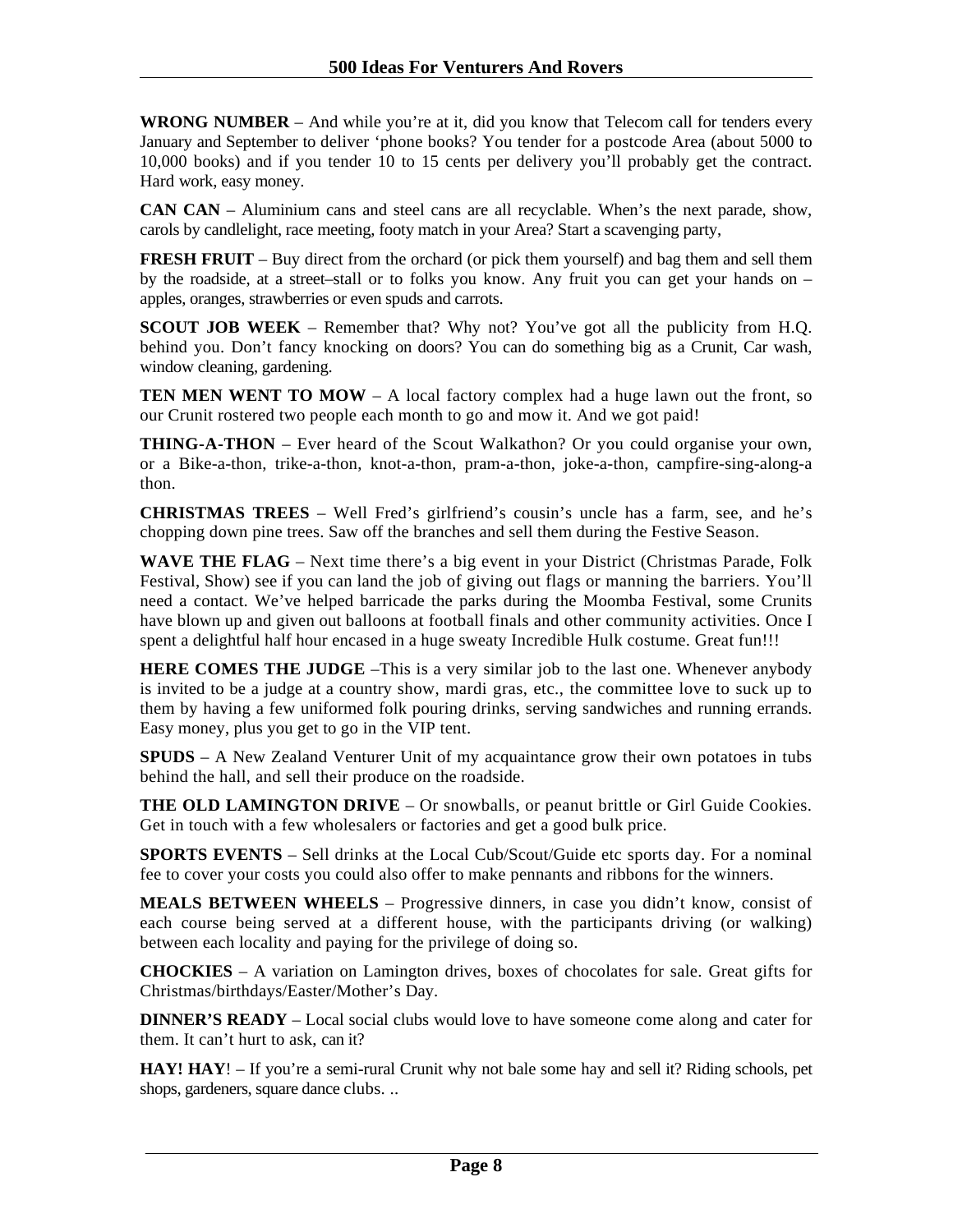**FETE WORSE THAN DEATH** – Get council permission to set up your own street stall so you can market your wares to the general public.

**GLAD RAGS** – Ever thought of running a fashion parade? The more sexist among you may think it's a job for the Ladies Auxiliary, but if you really want the money . . .

**CAR WASH** – O.K., so it's a bit old hat, but it still works. Choose a busy shopping centre, but get permission first.

**ASSEMBLY LINE** – Putting things together, packing them, addressing them for mail order firms. Monotonous work, but there can be money in it.

**TAKING A FENCE** – Start your own fence painting service – build them!

WHAT'S YOUR BEEF – Invite everyone you can get hold of to a roast-on-a-spit night, and a good time to be had by all.

**FLOATING ASSETS** – Run a raft regatta and fully catered bar-be-cue. Invite all the other Crunits and charge them admission. Prizes for the fastest, bestest, prettiest rafts.

**SURROGATE MOTHERS** – Take a St John Ambulance course in child care, then advertise yourselves as qualified baby sitters. A roster may be needed.

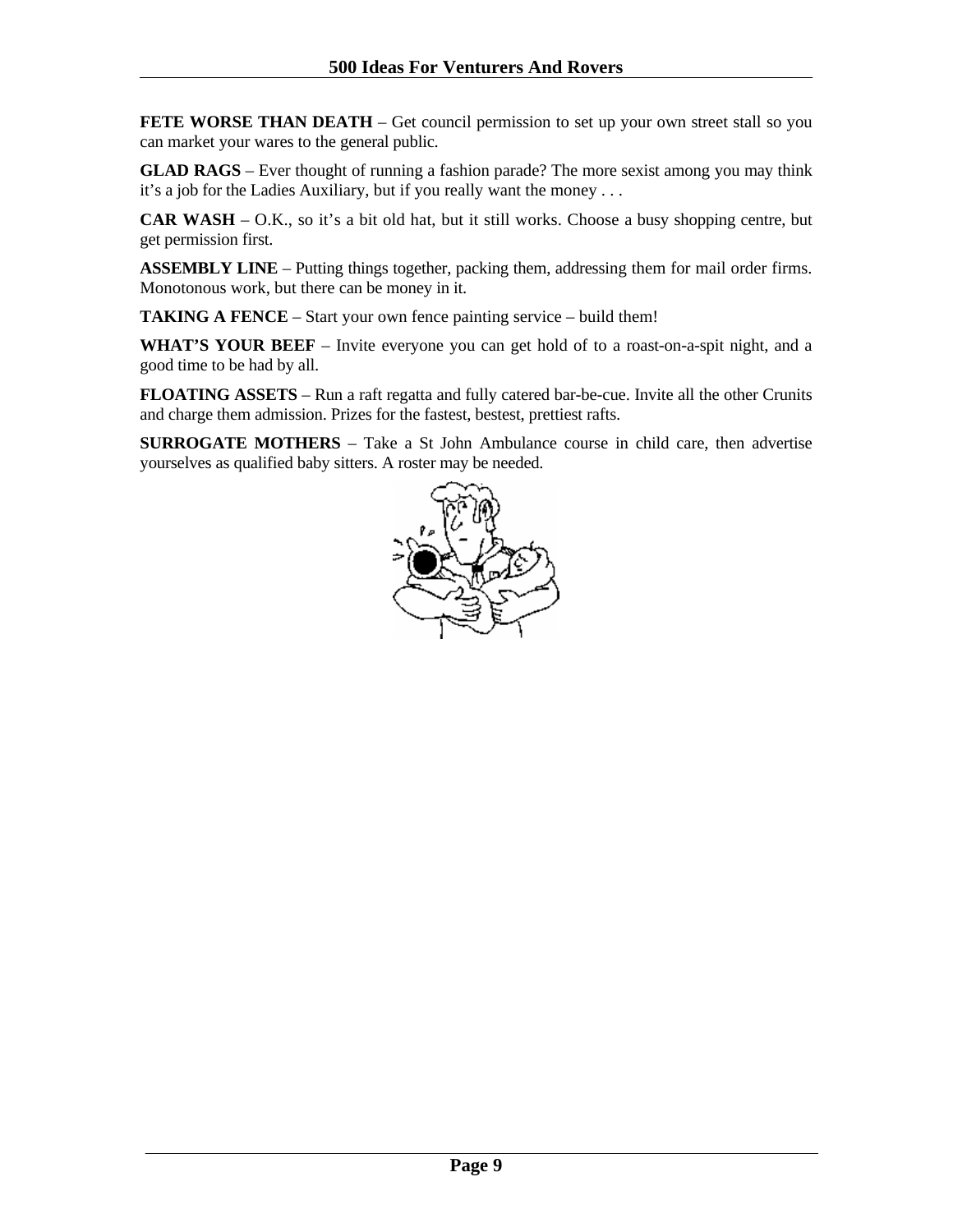<span id="page-9-0"></span>

### **Life in the Open Air**

**GONE BUSH** – Plan a major expedition far from civilization. Why not in another State?

**OPEN ROAD** – You don't have to go off the beaten track to have a hike. A casual ramble along a country road can be fun whether you only take one day or longer. How about taking the Scouts?

**SWIMMING** – Beach, pool or lake? And while you're thinking about it, when was the last time you rehearsed artificial resuscitation and heart massage?

**SOMETHING FISHY** – On river or sea. You could hire a boat. A prize for the biggest caught – then get a taxidermist to show you how to mount it.

**RAFTING** – You could race or just drift with the current. Our Crunit spent an Easter paddling like crazy down the Murray, because nobody told them the current was missing due to the river being dammed for irrigation.

**CANOEING** – No canoes? Rent 'em or make 'em.

**CAVING** – Or speliology to be more precise. Get in touch with a caving club.

**DOWN ON THE FARM** – Lend a hand on a farm for a weekend. Or if you're a country Crunit invite some city slickers up.

**PROSPECTING** – Get hold of a few metal detectors and spend the weekend at a ghost town. You probably won't find any gold, but you'll soon locate the rubbish heaps behind the houses. Horseshoes, flat irons, antique bottles .. .

LIFESAVERS – Of course you know "Mouth to Mouth" ... or do you? Rehearse this and other methods. What about external heart massage?

**GETTING YOUR BEARINGS** – Practise your compass work, either in the hall or outside. Get one person to set out the bearings and places, and then each person tries it. See how many end up in the same place.

**FOILED AGAIN** – Have you experimented with foil cookery? What time does it take to cook various foods? It sure beats carting pots and pans on a hike . . . P.S. Try chocolate bananas! Yummy!!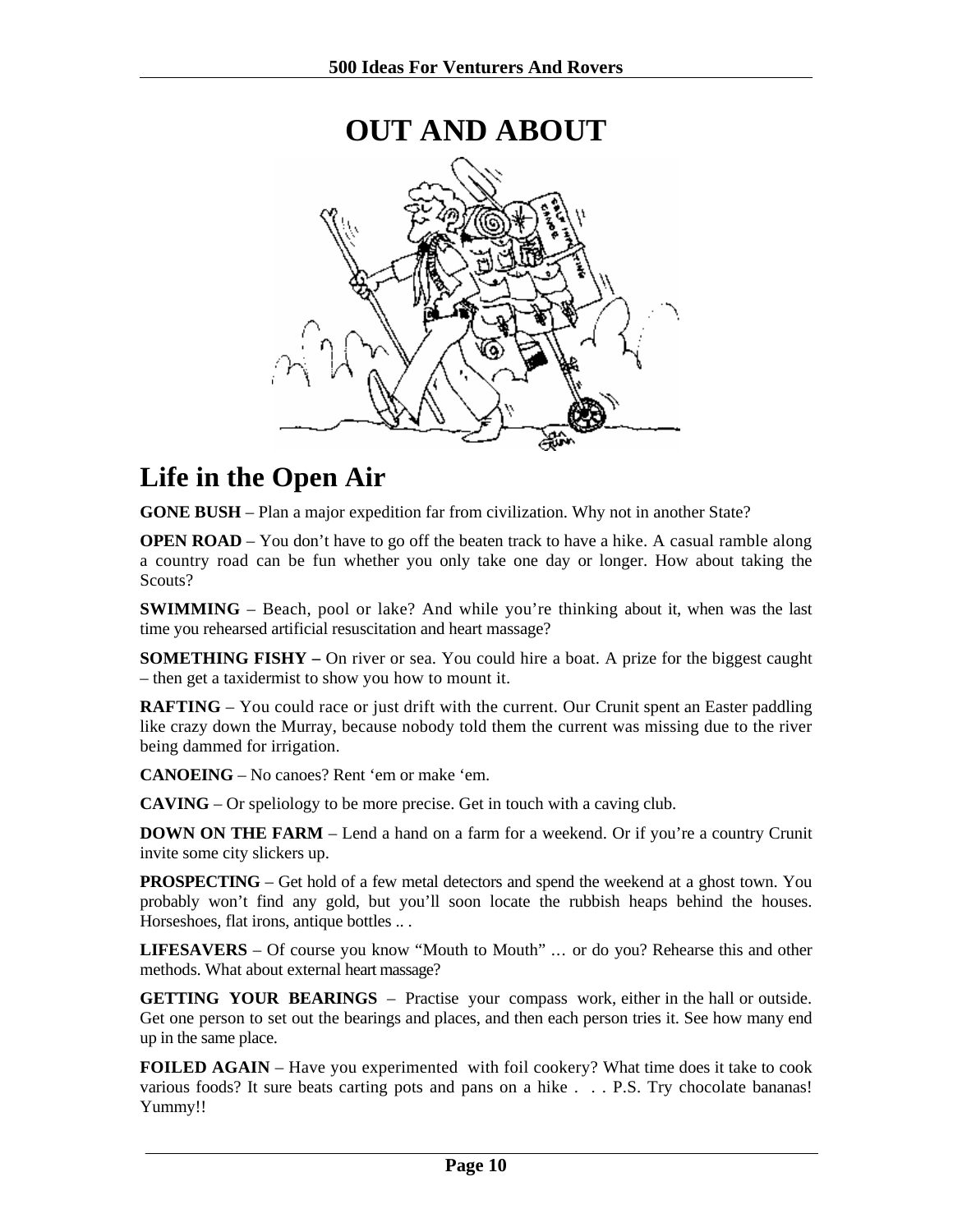**HELP!!** – Do you know the land-to-air rescue signals? How do you tell a passing aircraft that you need a doctor or other help? And what about morse and semaphore?

LET'S GO SURFING NOW – No boards? Have you considered making your own?

**A SHORT DRIVE** – Spend Easter or a long weekend driving or bussing or training around your state, or better still, someone else's.

**BRING THE FAMILY** – Take your old folks away for a weekend camp and maybe they'll learn what you get up to. Brothers and sisters too. Potential recruits?

**SAILING** – Victoria has its own Scout/Guide Sailing Centre. Get some expert advice so you'll know the ropes. Check out if other states have some special water activity centres. Life jackets please.

**ROCKCLIMBING** – Scramble your way to the top. Find an instructor – H.Q. can help.

**FLYING HIGH** – Many Scouty folks have obtained their pilots licence. Why haven't you. Good employment prospects.

**LIFE ON WHEELS** – Organise a bike hike. An old popular favourite, but make sure there's a lack of hills.

**UP, UP AND AWAY** – Wouldn't you like to fly in a beautiful balloon? Contact a hot-air balloon club and organise a trip.

**GOLD PANNING** – O.K., so maybe you won't find much, but at least you'll have a clean frypan.

**MESSING ABOUT IN BOATS –** Lots of Crunits use canoes and rafts, but what about the old fashioned rowboat? A lazy afternoon or a long expedition?

**CORACLES** – What?!? They originated in Wales as a light weight, circular, one-man boat made of skins stretched over wicker. Check in the library and make your own from whatever you can scrounge.

**DARK WANDERINGS** – Try a night hike as part of your next camp, or even a regular meeting night.

**MEANWHILE, BACK ON THE MISSISSIPPI –** Have you ever considered hiring a houseboat? Fishing, cruising, swimming or just lazing about.

**SURVIVE OR PERISH** – Study techniques of living off the bush, then run a survival camp eating freshly caught fish and rabbits, wild berries, fern tips. Make sure you know what you're doing!!! Don't eat anything poisonous will you?

**GYPSIES** – Don't just hike – travel around with a horsedrawn caravan. It's a great way to see the country.

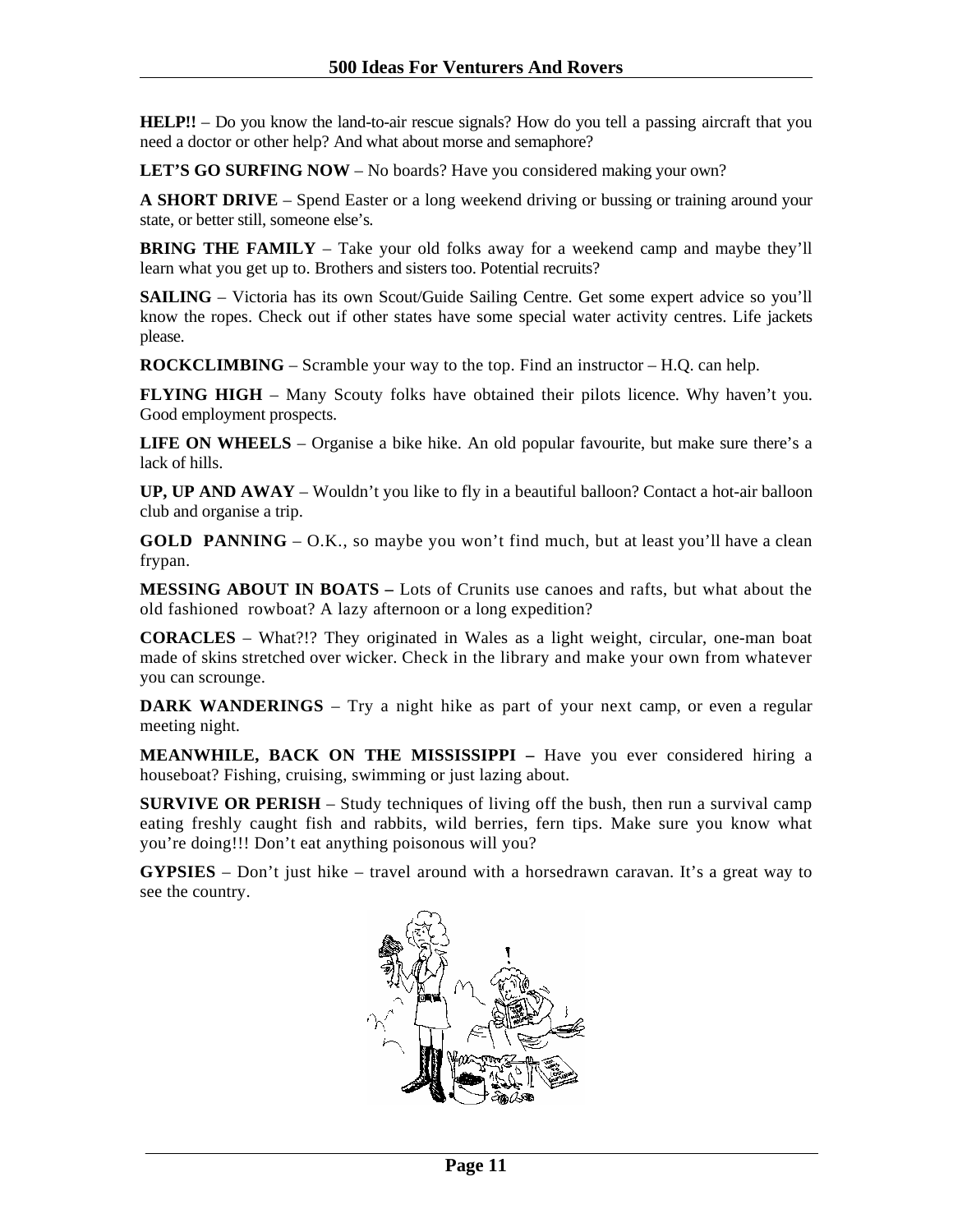### **HUFF AND PUFF**

<span id="page-11-0"></span>

### **Let's Get Physical**

**ARCHERY** – Pop along to your local archery club and watch out Robin Hood. Why not try making your own bow and arrows?

**SLIM IN THE GYM** – Get the old iron pumping with a bit of weight lifting and other exercises.

**MANY HAPPY RETURNS** – Can you throw a boomerang? Can you make and decorate one? They make great gifts when you go to that overseas jamboree, Venture or Moot.

**ICE SCREAMS** – Get your skates on and go to the local rink. If you don't like the cold try it on rollers. A good social activity too.

**SNOW BUSINESS** – Soesn't everyone? There are two Rover Chalets in Victoria, an Alpine Centre in N.S.W., plus a lot of high-altitude Scout halls where you can stay. If you don't want to ski, you can toboggan on a plastic sheet.

**WATER SKIING** – Either get hold of a boat or a lake with a slope. Some instruction may be necessary if you don't want to kill yourself.

**ABSEILING** *–* Jumping off cliffs with ropes. A bit of instruction and you can put on your own displays. Sliding down skyscrapers is always impressive, so long as you get permission.

**BURNING PAPER** – Ever built a go-kart? Get your mechanical skills to work. Great fun.

**MUD SLINGING** – Advanced go-karting – old bomb cars done up to do strange things under rigorous conditions. Victorian Rovers started it with Mudbash, followed by the Cobra 500, while in Western Australia they have the Bush Baja. What about your state? It's worth going, even if it is only to watch.

**TEE TIME** – Well, you've never played golf with the Crunit before, so give it a go. Challenge the parents.

**IN THE SWIM** – At your local pool, the beach or a dam or anywhere! A great way to relax, to socialise or you could get competitive.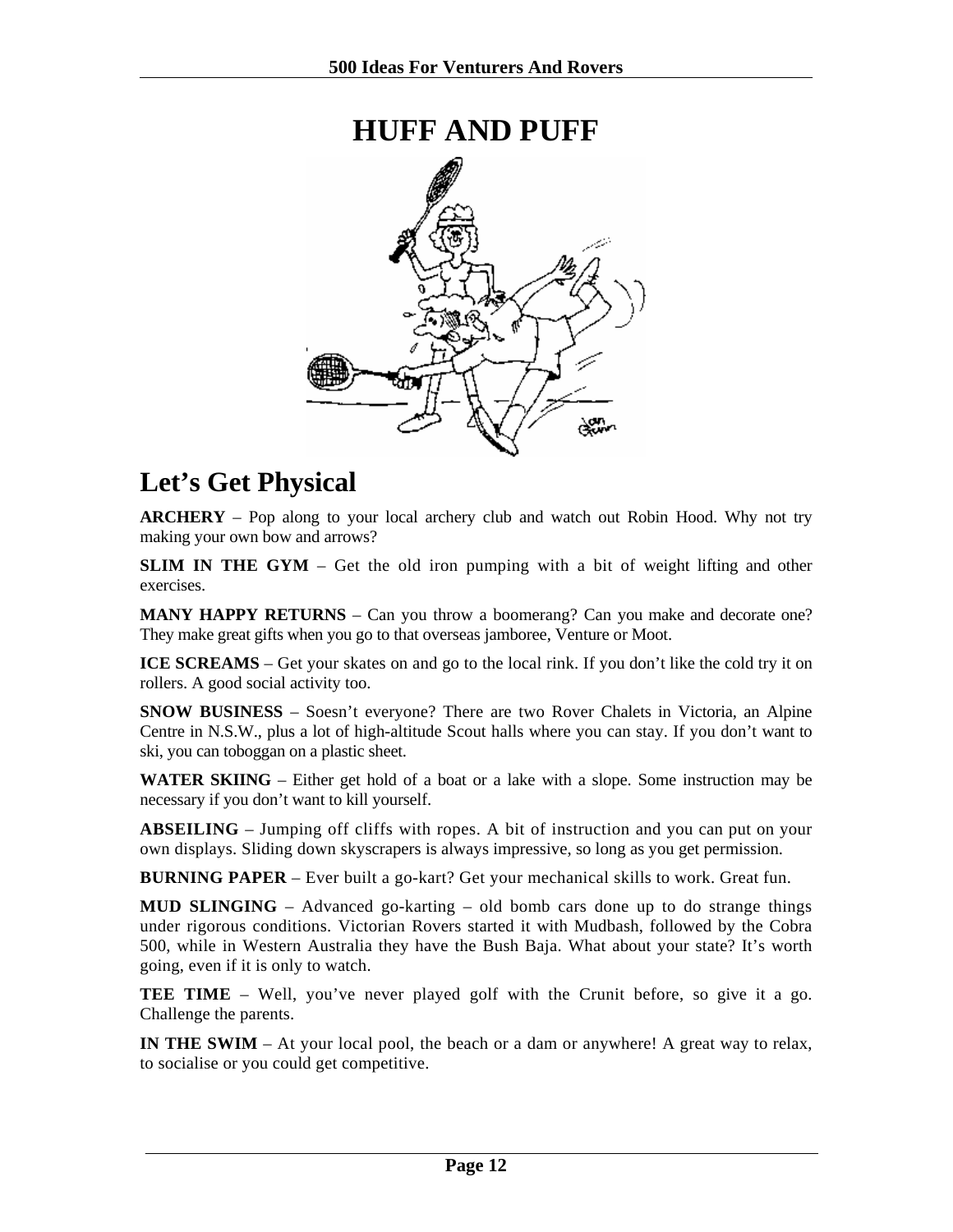**WRESTLING** – Arm wrestling? Leg wrestling? or the best of three lifts of the ground wins. Chuck in a game of British Bulldog for good measure.

**MAKING A RAQUET** – Try tennis for a change and bring a friend, or perhaps challenge another Crunit to a game of Ping Pong or maybe Badminton.

**GOING TO COURT** – If you're really feeling energetic why not try a nice quiet game of squash. There's bound to be a squash court somewhere near you.

**BASKET MAKING** – Give basketball a go. Challenge another Crunit, after weeks of practice of course. Real teamwork is needed. One Crunit in our District play regularly in the amateur league.

**GEE GEES** – Can you ride a horse without falling off too often? Give it a go. Maybe you live on a farm and do it all the time. O.K., why not invite some city slickers up for the weekend. It's worth a chuckle.

**VOLLEYBALL** – A bit of skill and teamwork goes a long way but you should easily be able to scrounge the sports equipment.

**CUNNING RUNNING** – Try orienteering. Here you can combine your Scoutcraft skills with your wonderful physique.

**BASEBALL** – Never played it? Try it on your next barbecue or lazy weekend.

**TRAIL BIKES** – Beg, borrow or hire a few machines and try it out. Don't hurt the environment too much, please.

**B.M.X.** – Pinch your little brother's bike and hit the track. Can you stay on?

**GERONIMO** – Ever jumped out of a plane? Make sure you're wearing a parachute and not a pack. You'll need lessons, of course.

**NIGHT DROP** – A great activity with the Scouts too! Get yourself driven out into the middle of nowhere, then hike back in the dark. Hot coffee all round.

**S.C.U.B.A.** – Self contained Breathing Apparatus. Do you know how to use it? A good weekend, perhaps coupled with a bit of underwater photography.

**ON TOW** – What's parasailing? Find out about it and give it a go.

**MISSILES** – Caber tossing and javeline throwing and shot putting and discus throwing and . . . How about a Highland Games contest.

**BECAUSE IT'S THERE** – Mountaineering has its ups and downs. Don't attempt Everest until you've had some practice.

**DINGHY RACING** – Or even lilo racing if the stream isn't too rough.

**ON GUARD** – The ancient art of fencing. That's with foils and sabres, not barbed wire, stupid.

**NO SNOW –** Then go grass skiing. It's becoming quite popular.

**SELF DEFENCE –** Learn the basics on judo, ju-jitsu, karate, kung-fu, etc. You'll never know when you'll need it.

**SHARP AND KEEN** – Run a woodchopping event, before you have a campfire.

**MONKEY SHINES** – Try tree-climbing, with spikes, or a Marlin hitch. Any ideas for a competition?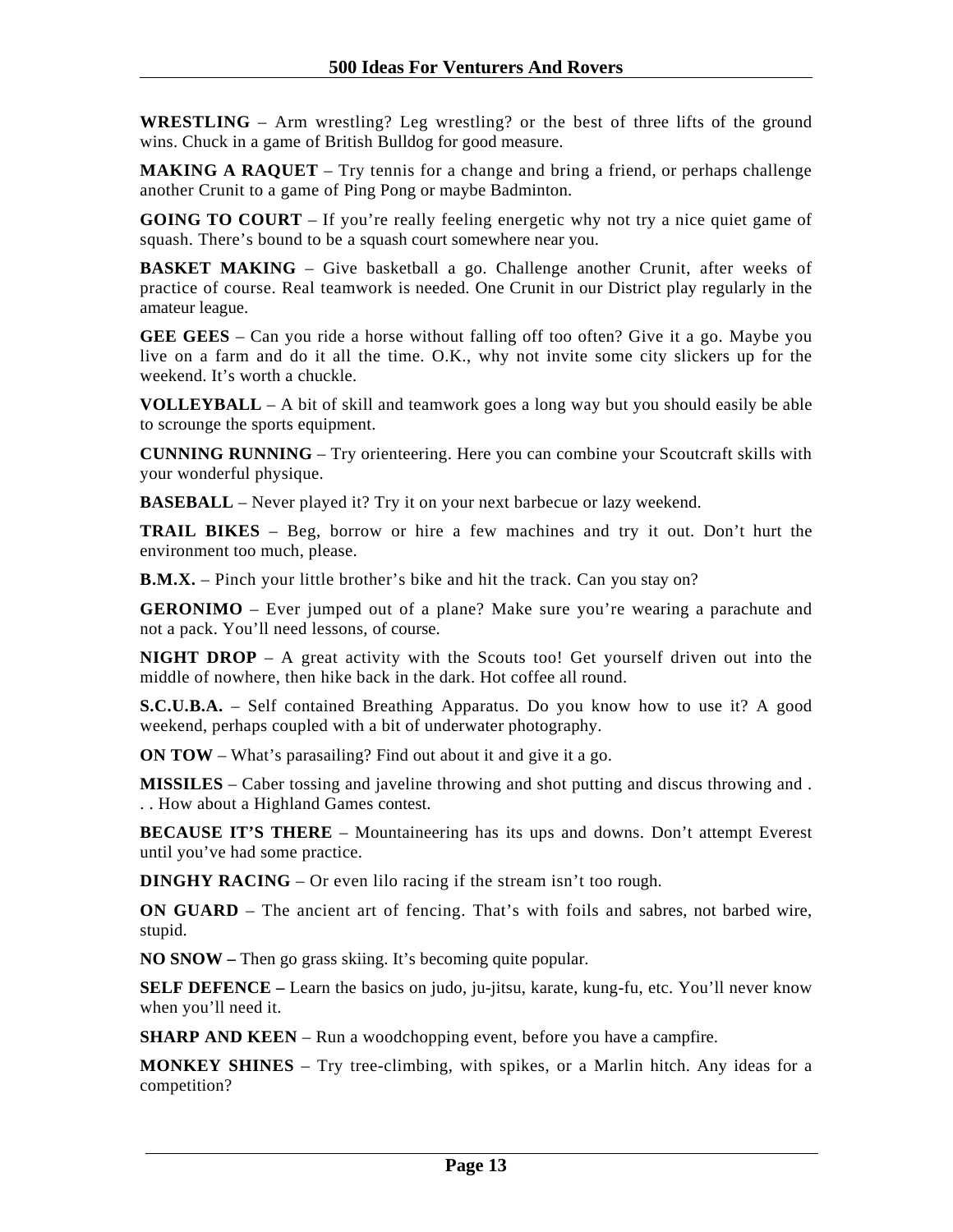**HANG GLIDING** – It's really something to get up in the air. There are many clubs who would be glad to help.

**COME AND DO –** In teams of two, build one obstacle for a commando course. Then everybody gets a go at the whole course.

**SKURFING** – Like water-skiing but using a surfboard. Very popular on the Gold Coast, I'm told.

**THAT'S THE SHOT** – Try clay target shooting or visit your local rifle range.

**STUMPED** *–* Challenge another Crunit to a cricket march or just play it yourselves for fun. Indoor cricket?

**FOOTY –** There's more than one sort you know; Aussie Rules, Soccer, Rugby, Gridiron, Gaelic . . . Try them all!

**WHEEEE!** – Build a flying fox. Let the Cubs and Scouts have a go at it too.

**DUNE BUGGIES** – And why not? Choose a place where you won't do too much damage.

**HOCKEY ONE! HOCKEY TWO!** – On ice or on grass, or in the Scout hall with rolled-up newspapers. Give it a go.

**SPORT OF PRINCES** – Try a few chukkas of polo, or if you can't get the horses, do it on piggy back. Why not play water-polo.

**SPORT OF PRINCESSES** – Advanced Gee Gees – pop along to a show jumping club and find out what's involved. A team for the next Gymkhana?

**LACROSSE** – Find out what the rules are and give it a go.

**TRAMP TRAMP TRAMP** – It takes a bouncy personality to take up trampolining, but it's lots of fun.

**OLD FAVOURITES** – Try something Mediaeval for old times sake; quarterstaff, jousting, horseshoes, real tennis or even dwyle-flonking(!).

**HAMMER AND HOOPS** – Try croquet, why? Because you haven't done it before!

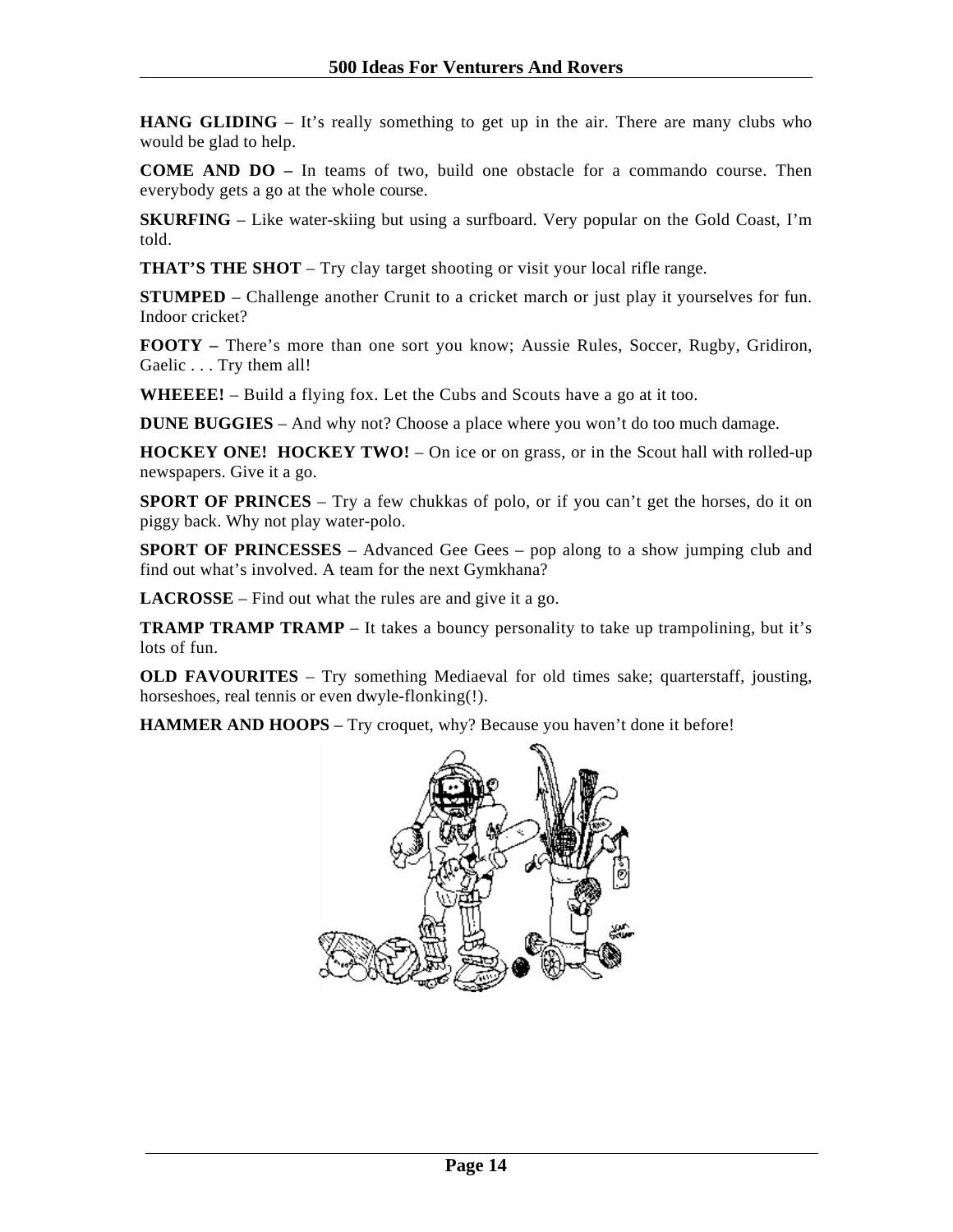<span id="page-14-0"></span>

### **Inter–sectional Rivalry**

**WHAT'S COOKING** – Challenge another Crunit to prepare a three course meal. Invite a couple of professional caterers to act as judges. Set a theme like "French", "Chinese", "Vegetarian", "Brown". Make it an annual event with a perpetual trophy.

**SPY NIGHT** – The Scouts are told there is a spy carrying secret documents in a brown paper bag somewhere in the shopping centre. They are told to discreetly follow him. They are not told that the Crunit are all in disguise and are passing the bag to each other at planned rendevouz points. Any more ideas?

**CAR TRIAL** – O.K., so Venturers can't drive, but they can navigate! Plan it well with cryptic clues, an emergency panic envelope and a barbecue afterwards.

**JUST POPPED IN** – Know a Crunit in another state? Write and ask if they'll put you up and show you the sights, if you promise to do the same thing for them next year. Know a Crunit in another country?

**SNEAK WEEK** – Requires heaps of organising, bushcraft, stealth, compass work and skill in camoflague. The idea is that teams spend the week or weekend on some huge bush campsite, discreetly observing each other without being observed themselves. No contact allowed between teams, all the enemies movements must be noted. Perhaps extra points for stolen trophies?

**FLOUR POWER** – Have a flour bomb raid on the next Scout camp. But make sure you've talked it over with the Scout Leader first so that he's got lots of ammunition for the boys.

**OLYMPICS** – Challenge another Crunit or more to a games night. Volleyball, tunnelball, centreline poison ball, leapfrog, tug-of-war, basketball, stilt races, tag, etc.

**SOCIALIZING** – Don't keep it to yourselves! Invite the entire District or even the Area. A barbecue pool party?

**HUCKLEBERRY FINN** – How about a District/Area raft regatta involving the girls in blue too. Or a canoe regatta? Or both?

**STROLLING** – Take the Troop or the Pack out for some exercise. A not-so-hard day hike is a great way to make yourselves know.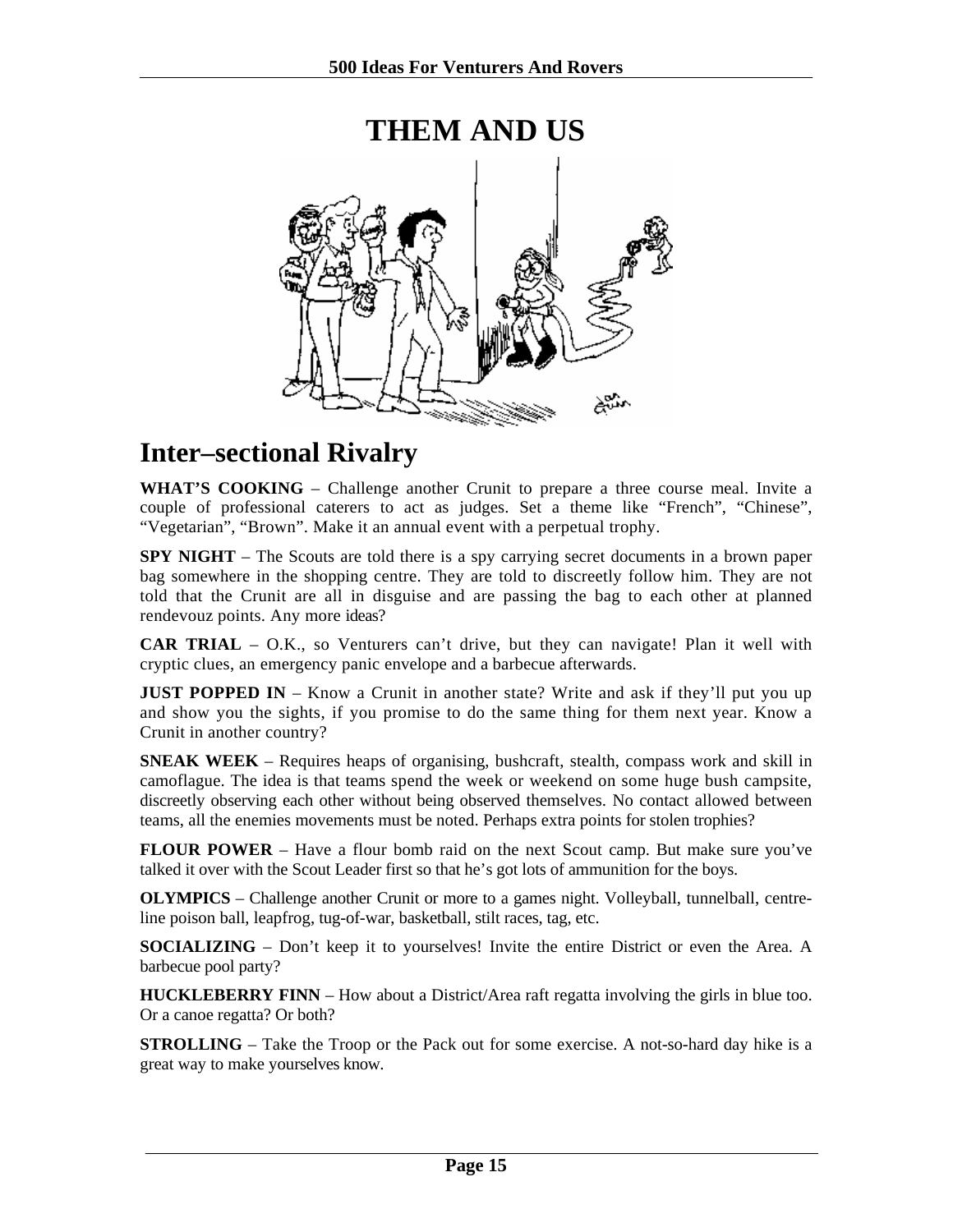**LOOK WIDE** – The old-fashioned wide game always goes down well with the Troop. Be inventive, or do something simple like making the Scouts sneak up a hill undetected and put out a lamp.

**FIGHTING MACHINES** – Challenge them others to a no-holds-barred, all-in, blood-and-guts game of tiddly winks, or chess for the faint hearted.

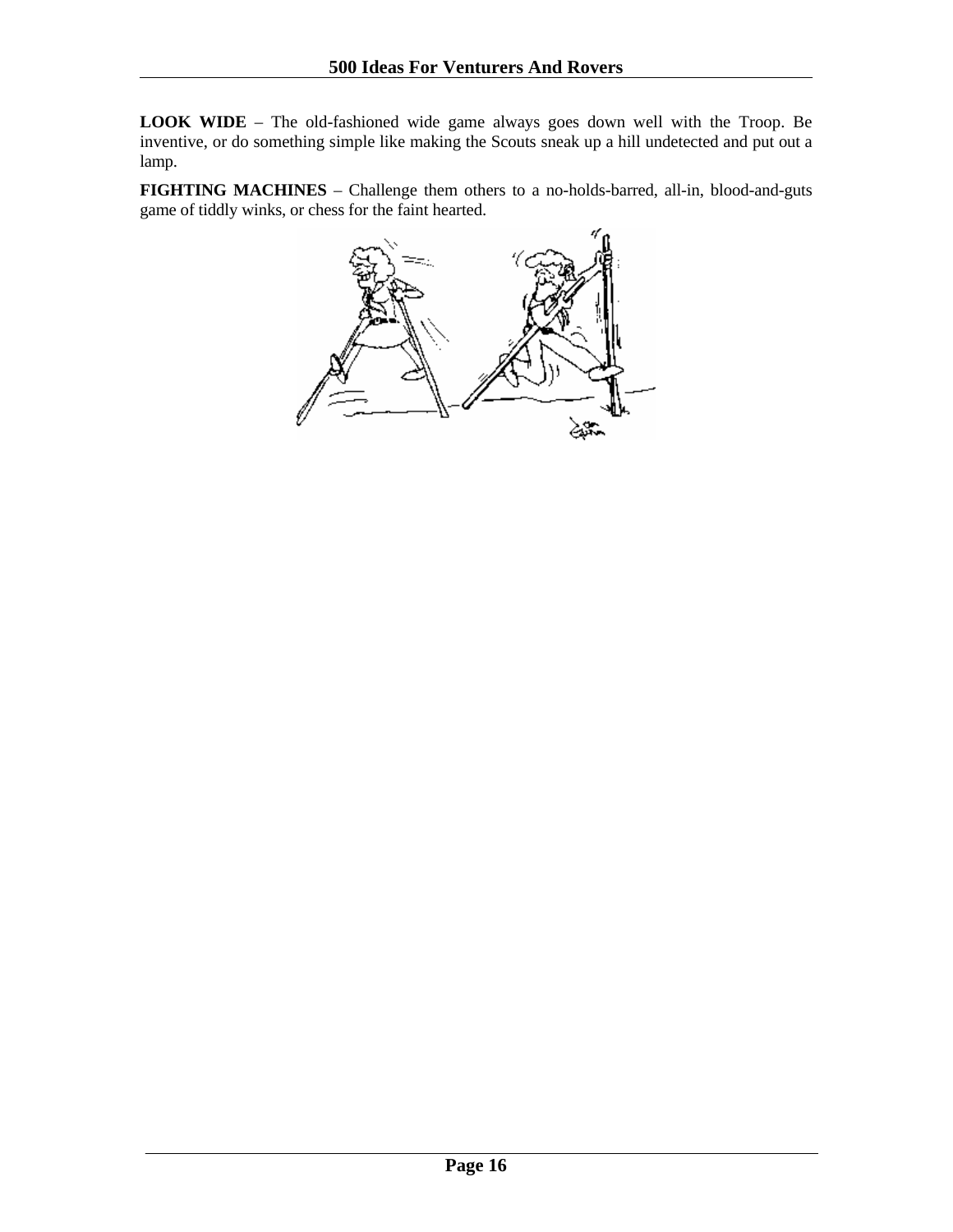<span id="page-16-0"></span>

## **Guest Speakers**

The easiest type or meeting to organise is a guest speaker night, because the guest organises most of it himself. Make sure you introduce him properly. Supply everything he needs for his talk – projector, blackboard etc. Have plenty of questions and some supper on hand. Don't forget a thank-you note. Here's some people you might like to invite:

| A Catholic Priest      | A Member of Parliament      |
|------------------------|-----------------------------|
| An Anglican Minister   | An Army Officer             |
| A Jewish Rabbi         | A Naval Officer             |
| A Buddhist             | An Air Force Officer        |
| A Moslem               | A Local Policeman           |
| A Christian Scientist  | A Member of the Drug Squad; |
| A Salvationist         | A Member of the Dog Squad   |
| A Hare Krishnan        | A Quaker                    |
| A Local Councillor     | An Ambulance Driver         |
| A Fireman              | A Communist                 |
| A Member of the Guides | An Anarchist                |
| A Sporting Personality | An Archaeoligist            |
| A Vet                  | A Lifesaver                 |
| A Ski Instructor       | A Horse Trainer             |
| A Child Psychologist   | A National Commissioner     |
| An Immigrant           | An Agriculturist            |
| An Horticulturist      | A Television Star           |
| A Forest Ranger        | A Doctor                    |
| A Chemist              | A Blind Person              |
| A Farmer               | An Aboriginal Activist      |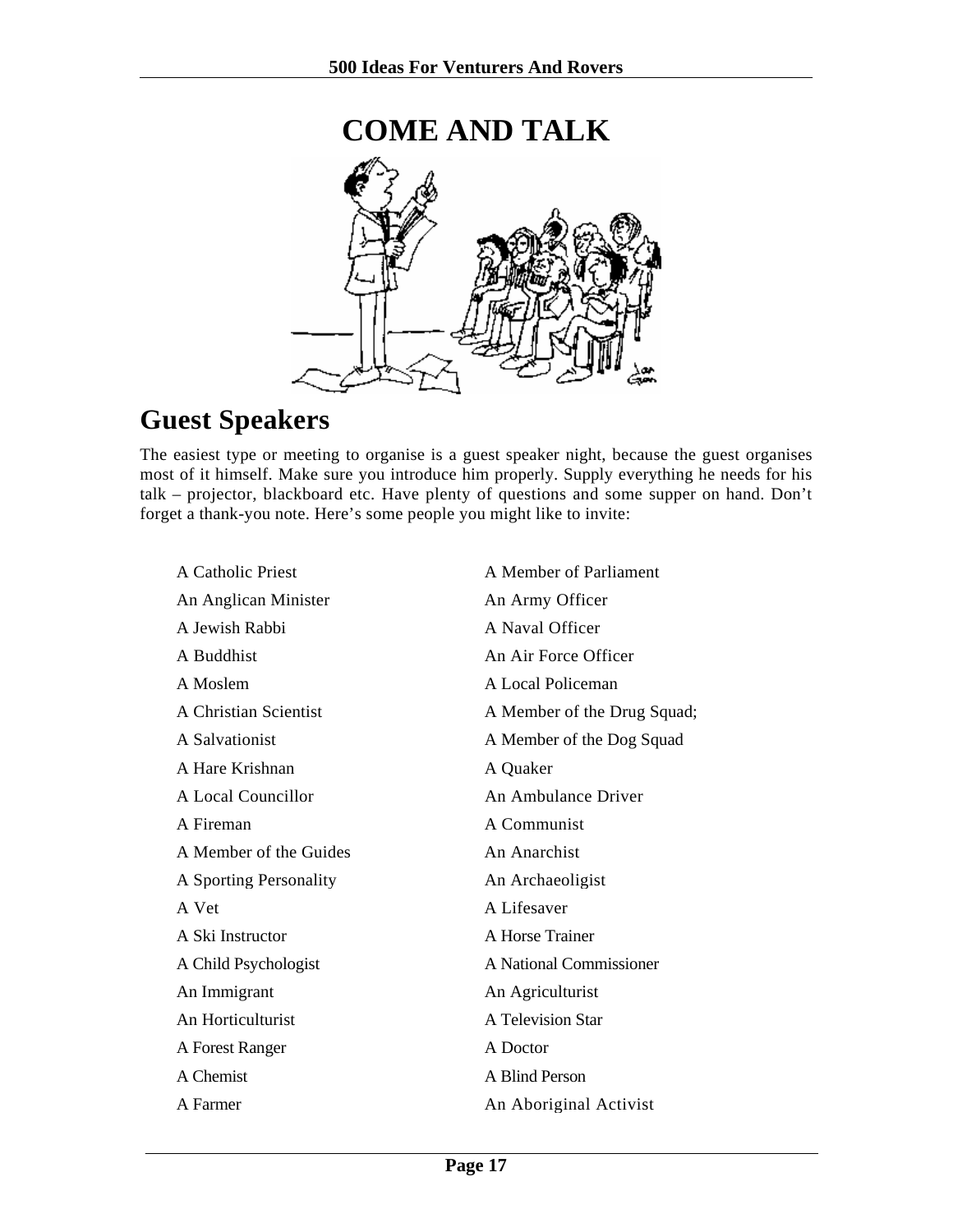| A Diplomat                                          | An Advertising Agent                                                     |
|-----------------------------------------------------|--------------------------------------------------------------------------|
| An Ornithologist                                    | A God Squad Bikie                                                        |
| A Member of the Liberal Party                       | A Member of the Labor Party                                              |
| A Member of the National Party                      | A Member of the Democrat Party                                           |
| A Scouting Person from Overseas                     | An Airline Pilot                                                         |
| A Newspaper Reporter                                | A Naturalist or Conservationist                                          |
| A S.C.U.B.A. Instructor                             | A Traffic Safety Expert                                                  |
| A Busker                                            | A U.F.O. Investigator                                                    |
| A Hunter                                            | A Disc Jockey                                                            |
| A Bomb Disposal Expert                              | A Nun                                                                    |
| A Member of the A.C.T.U. or Trades Half-<br>Council | <b>Sex</b><br>Education,<br>Expert<br>An<br>on<br>Contraception and V.D. |
| A Founding Member of your Crunit                    | A Founding Member of Scouting                                            |
| A Monk                                              | A Member of Alcoholics Anonymous                                         |
| A Member of Cambers Anonymous                       | A Veteran.Car Enthusiast                                                 |
| A St. John's Ambulance Instructor                   | A Professional Photographer                                              |
| A Customs and Excise Officer                        | A Restauranter                                                           |
| An Insurance Salesman                               | A Professional Musician                                                  |
| An Author                                           | A Disabled Person                                                        |
|                                                     |                                                                          |
| An Army Reserve Member                              | An Ex-convict                                                            |
| A Marriage Guidance Counseller                      | A Cartoonist                                                             |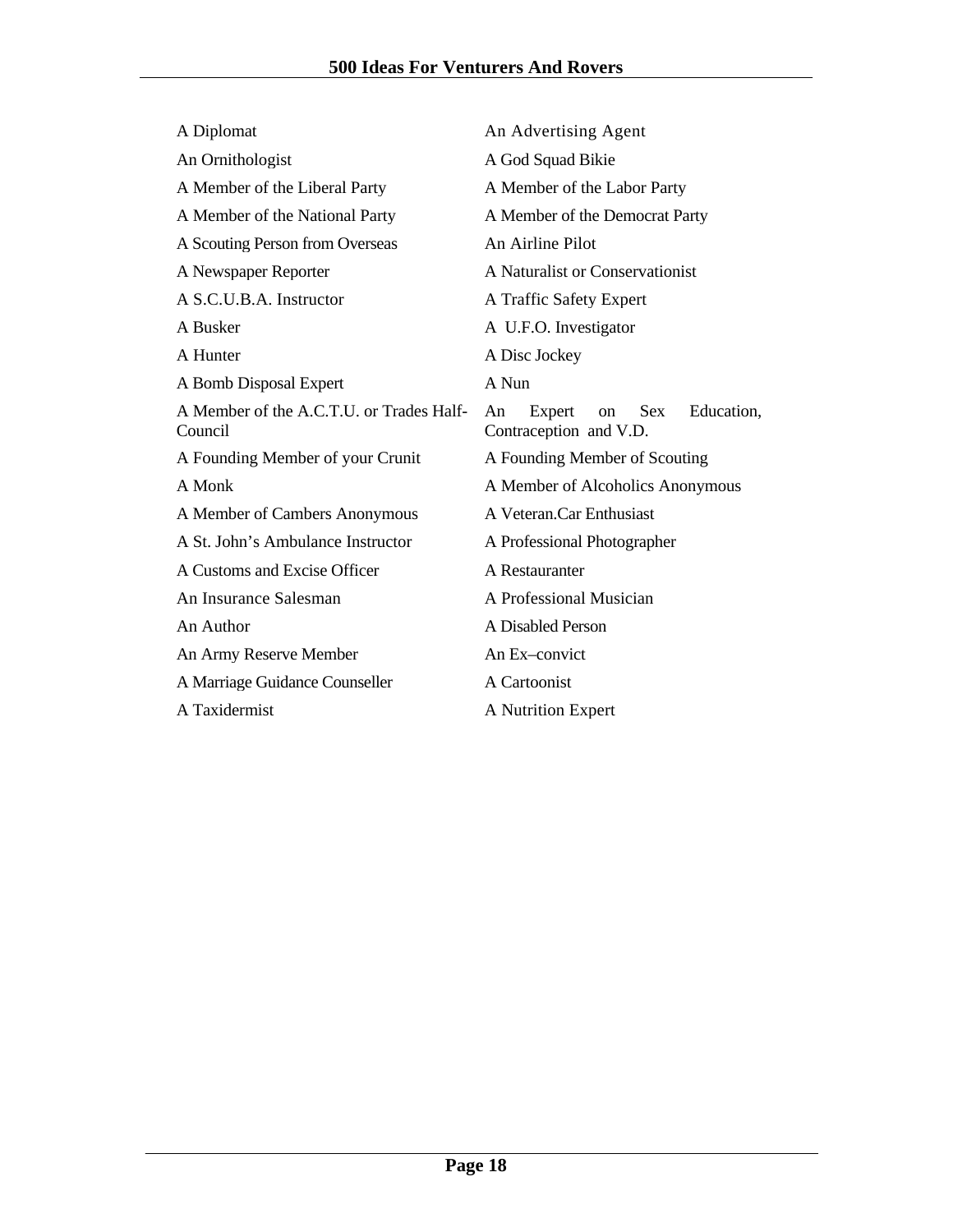<span id="page-18-0"></span>

### **Places You've Never Been**

There are lots of interesting places where you can have guided tours. If helps if you know someone who works there, otherwise consult your phone book. Here's a few ideas to get you started:

| An Airforce Base                                                             |
|------------------------------------------------------------------------------|
| The Law Courts                                                               |
| A Funeral Parlour                                                            |
| A Car Factory                                                                |
| A Computer Complex                                                           |
| A Police Station                                                             |
| A Newspaper Off ice                                                          |
| A Steel Foundry                                                              |
| A Fish Hatchery                                                              |
| A Brewery                                                                    |
| A Panel-beaters Shop                                                         |
| The<br>Theatre $-$ get someone to take<br>you round backstage after the show |
| The Local Welfare Agency                                                     |
| The Citizen's Advice Bureau                                                  |
| A Chocolate Factory                                                          |
| A Bakery                                                                     |
| The State Emergency Service                                                  |
|                                                                              |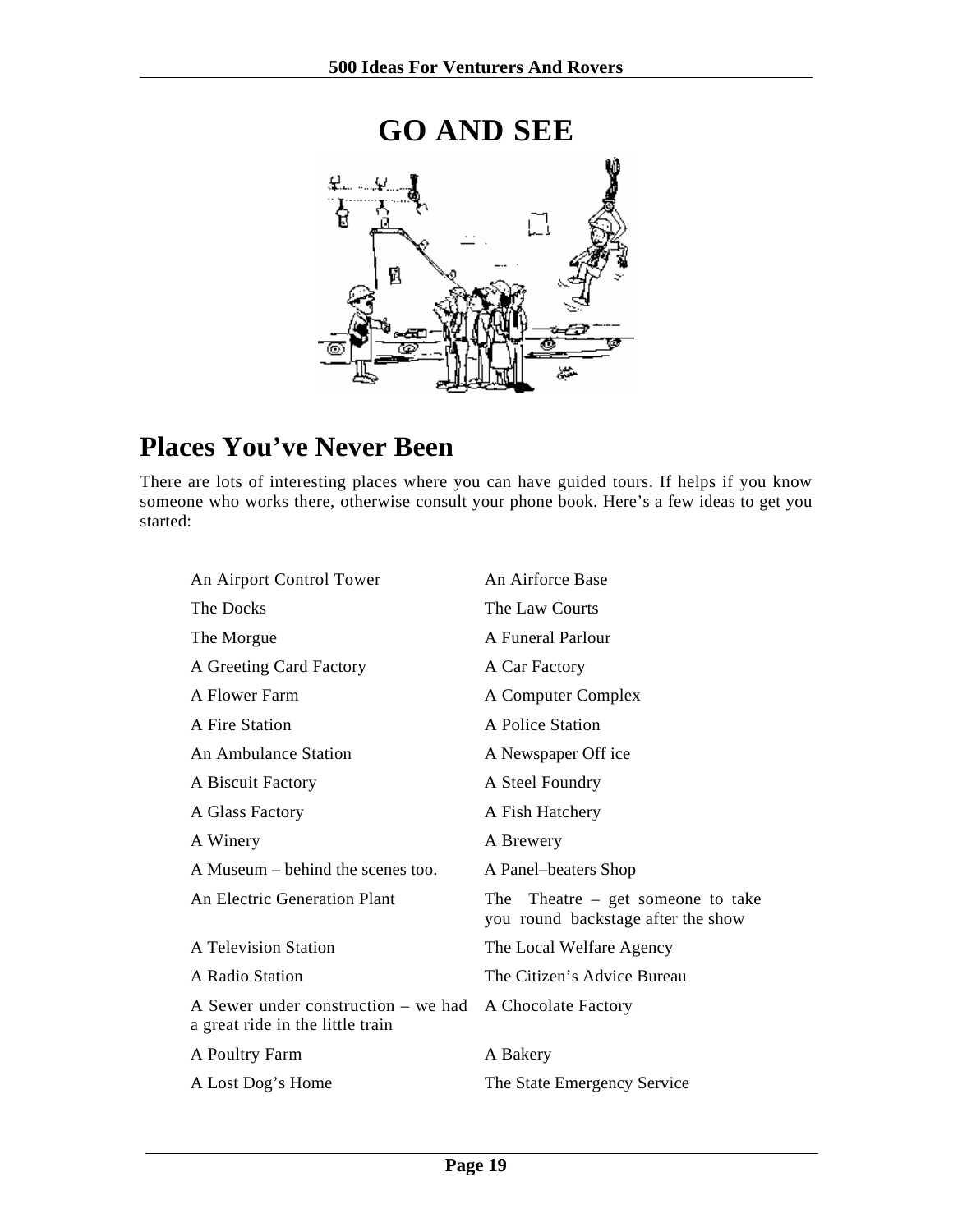| An Orchestra Rehearsal                                  | A Slum Area                                       |  |
|---------------------------------------------------------|---------------------------------------------------|--|
| An Oil Refinery                                         | The Waterworks                                    |  |
| The Gasworks                                            | The Stock Exchange                                |  |
| A Large Bank                                            | A Steelworks                                      |  |
| The Racetrack                                           | A Forest or Tree Farm                             |  |
| A Space Tracking Station                                | A University – fascinating for non-<br>students   |  |
| <b>Consumer Research Laboratory</b>                     | A Commercial Laundry                              |  |
| A Printing Shop                                         | An Art Gallery                                    |  |
| A Clothes Factory                                       | A Sewerage Farm                                   |  |
| A Mini                                                  | A Timber Mill                                     |  |
| A Fruit Cannery                                         | A Mail Sorting Exchange                           |  |
| A Telecom Exchange                                      | The Weather Bureau                                |  |
| An Historical Park – Sovereign Hill,<br>Old Sydney Town | Shunting Yard<br>Railway<br>A<br>and<br>Signalbox |  |
| A Sheltered Workshop                                    | An Embassy or Consulate                           |  |
| An Abattoir                                             | An Alcoholics Anonymous Meeting                   |  |
| Weight watchers                                         | A Geriatric Centre                                |  |
| The Environment Protection Authority                    | McDonald's Hamburger Factory                      |  |
| The Zoo – behind the scenes                             | A National Trust Building                         |  |
| A Circus – behind the scenes                            | An Observatory or Planetarium                     |  |
| A Monastery or Convent                                  | A Prison                                          |  |
| A Science Laboratory                                    | A Subsistence Farm                                |  |
| An Archaelogical Dig                                    | An Artist's Colony                                |  |

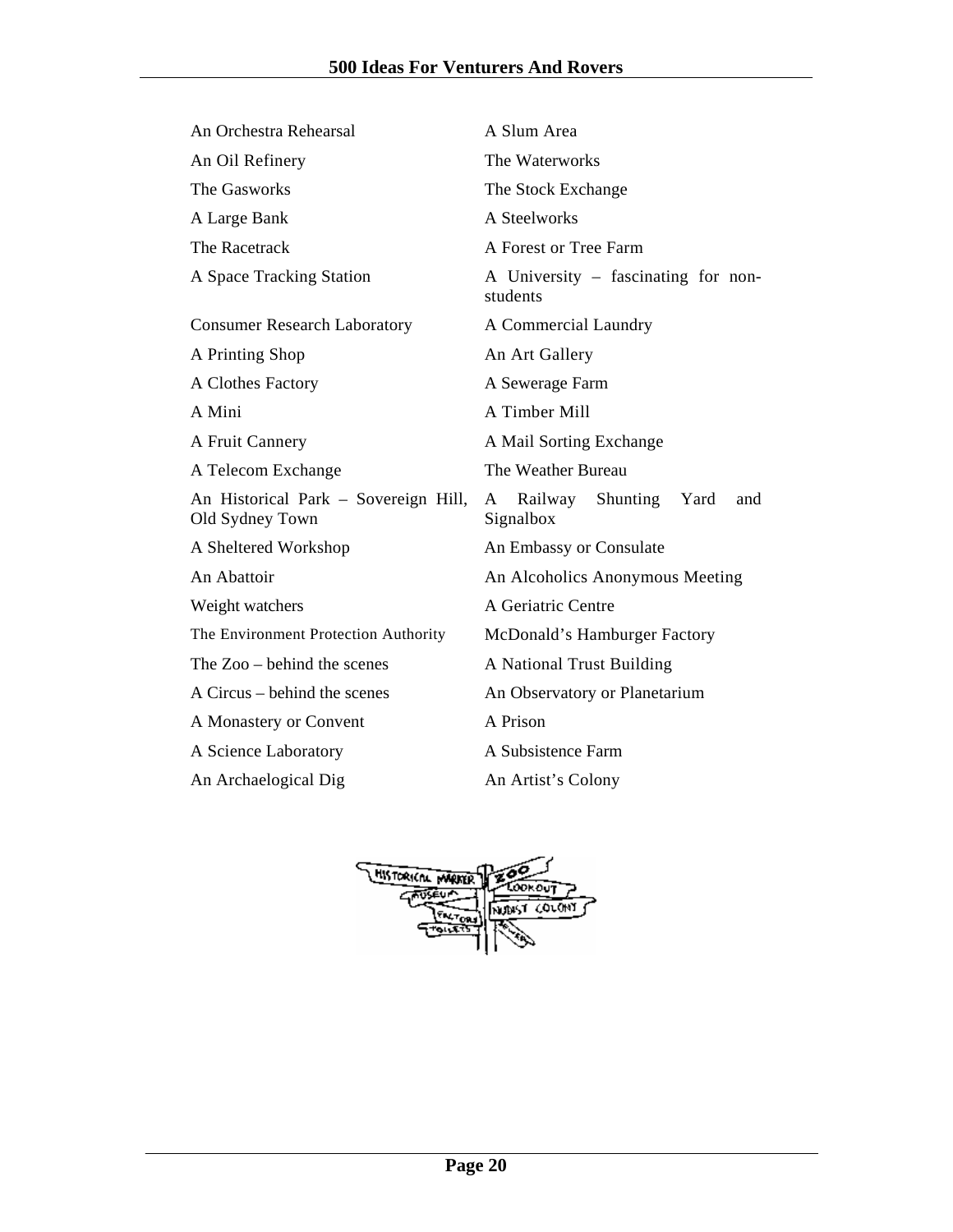

### <span id="page-20-0"></span>**SHOW AND TELL**

### **Making a Fool of Yourself in Public**

**UNACCUSTOMED AS I AM –** Each person is given a set subject the week before the meeting and they have to give a five minute talk using any props and equipment he/she needs.

**CAMPFIRE** – Prepare now! Make up a few skits and learn some songs.

**THE SMELL OF GREASE PAINT** – Write, produce and perform your own play or concert before an invited audience. Doesn't have to be lavish.

**MOVIE STARS** – Get hold of a movie or video camera and make your own film. It could be a major project.

**WALTZING MATILDA** – Form a bush band and build your own instruments, then practice like crazy. Great public relations in the local shopping centre.

**HYMN AND ERR** – Ever tried to run a Scouts Own? What hymns do you all know? Could you write a modern hymn to a popular tune?

**RADIO ACTIVITY** – Hamming it up on the air waves is a lot of fun, especially during Jamboree–On–The Air. How many International Scouts can you contact? Your local ham radio operator will be pleased to help.

**CREST OF A WAVEBAND** – Does your local T.V. or radio station have a Scout show? Talk it over with other groups, the Scout P.R. Committee and the station and see what happens.

**GUDDAY, BROTHERS!!!!** – Remember those mates from overseas you met at the last Jamboree/Venture/Moot? Put together a message cassette explaining all about Scouting in Australia, so they can pass it on to others.

**RHYME TIME** – What!? Poetry!?!? Well, why not. You can recite a piece from Keats, Byron or Elliot. How do they compare with each other? Or try some Aussie poets like Lawson, Patterson and ... or even Pam Ayers.

**ROAM POEM** – And while you're at it, why not write your next hike report in verse?

**TICKLE THE IVORIES** – Can anyone play a musical instrument? Hold a recital, and perhaps get some lessons in the basics.

**GOING ABROAD** – Learn a language, even if it's only the basics. How about Esperanto? You can qualify for your Interpreter's badge, too.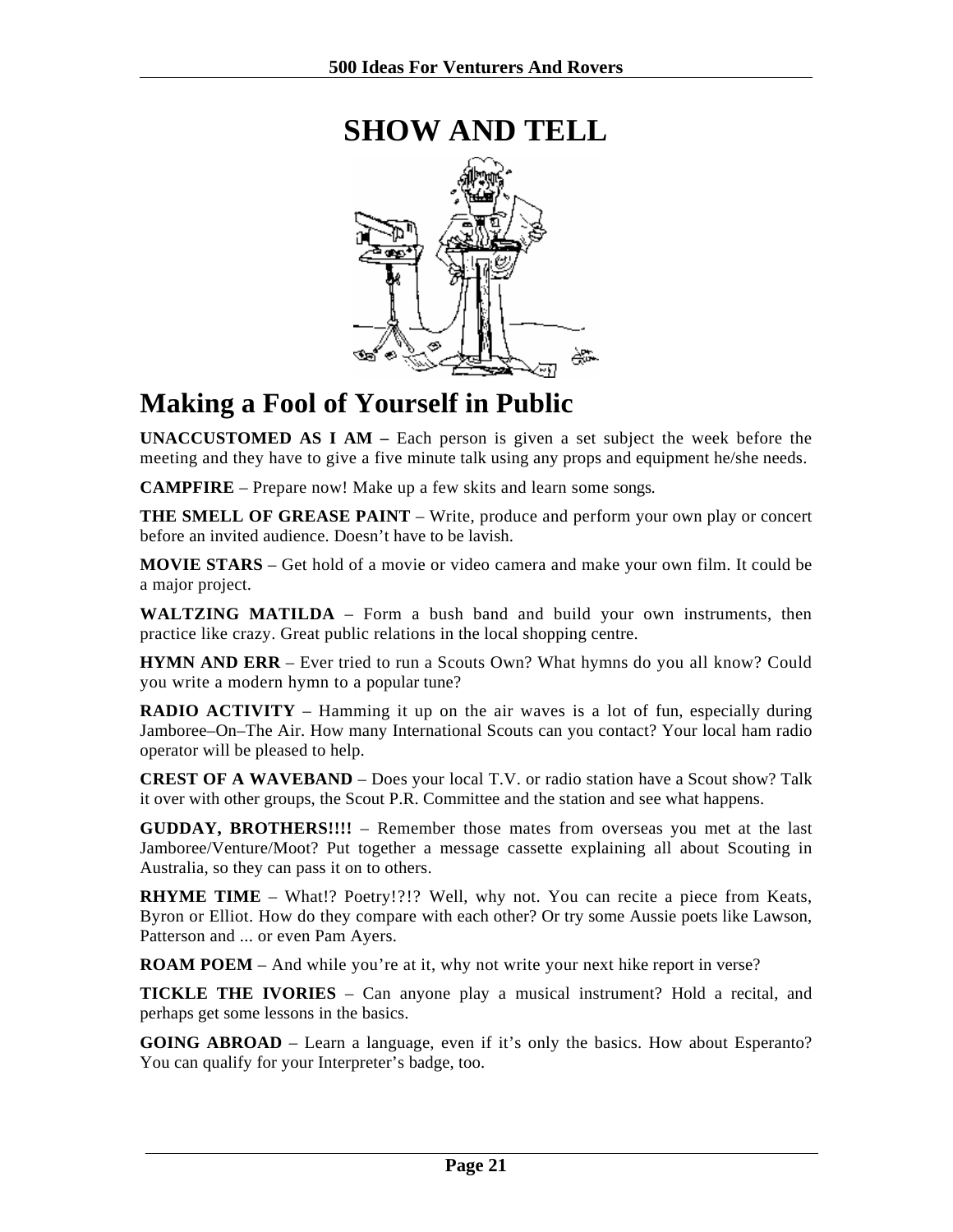**AUTHOR! AUTHOR!** – Try writing a short story, perhaps from personal experience. How about each person in the Crunit writing one chapter each of a novel?

**PUBLIC SPEAKING MADE EASY** – Each person gives a short talk on their favourite book

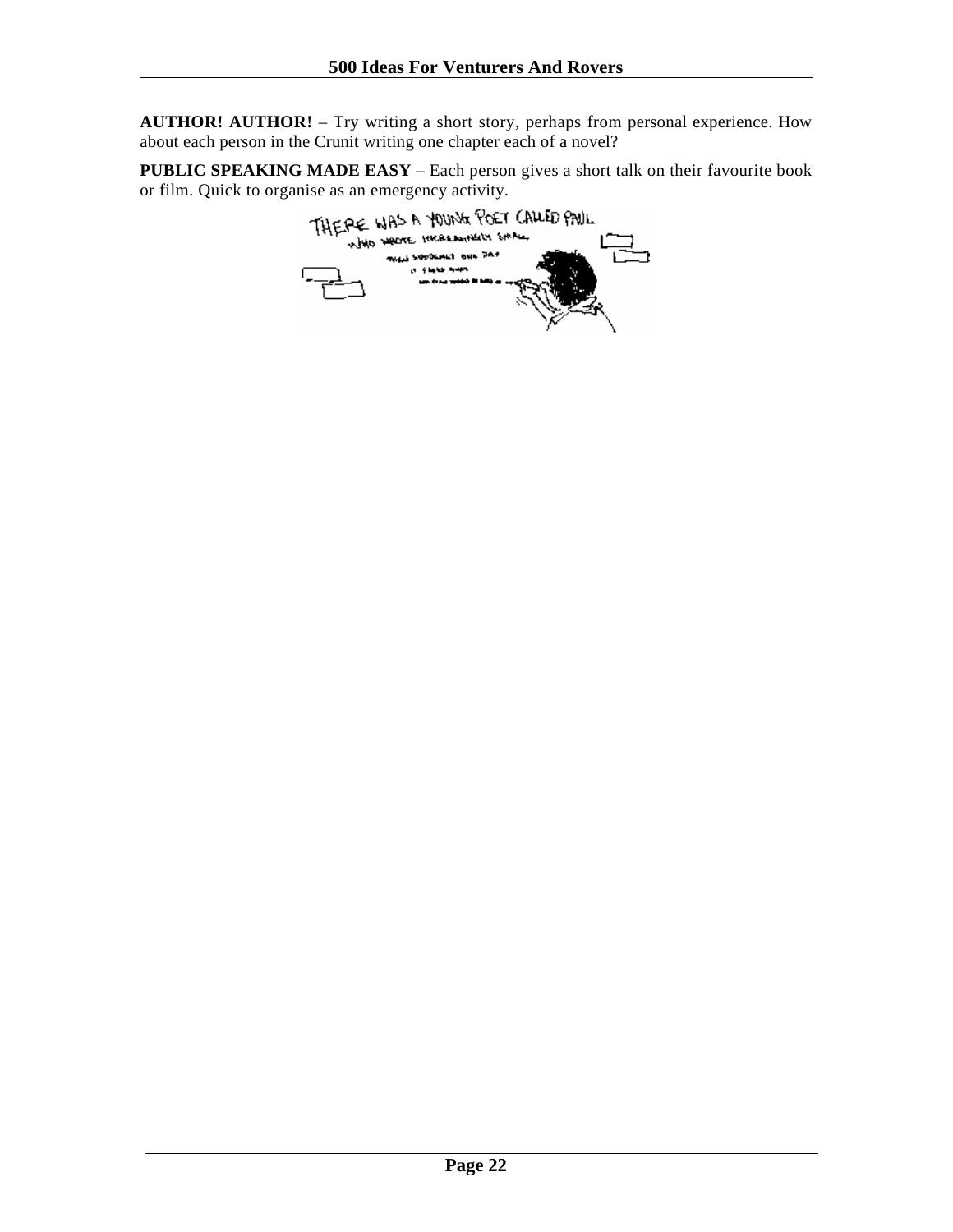<span id="page-22-0"></span>

### **How to Enjoy Yourself Whether You Like it or Not**

**OFF TO THE MOVIES** – Easy to organise. But if there's nothing interesting on, why not hire a projector, a projectionist and a film of your own choice. Scouting films are available from Branch H.Q. and other short films from your State Film Centre.

**STRIKE** – Take the Rangers bowling. A nice relaxed way to get to know your opposite numbers.

**CREST OF A WAVE** – There is at least one Gang Show in your capital city, isn't there? Or perhaps a local Scout Showtime? And if you like it, why not join? If there isn't one, start one.

**MERRY-GO-ROUND** – Spend the day at Luna Park or the show and stuff yourselves silly on fairy floss.

**DRESS UPS** – For no other reason than it might be fun, have a fancy dress party. Set a theme; Bad Taste, Star Wars, Mad Hatter's Tea Party, etc. Invite another Crunit, Rangers, etc. and get everyone to bring a plate of food in keeping with the theme,

**IN FOR YOUR CHOP** – The old favourite: a barby, either in the bush, at the beach or in your backyard. Make it a family affair?

**ROVER BALL** – A must for all Rovers! There is usually a fancy dress theme, so get your imagination working.

**SPOOKY** – Next Halloween (October 31st) or Friday the Thirteenth have a horror movie and fancy dress party. Decorate the hall including a ladder for everyone to walk under as they enter.

**ZAP! ROW!** – Conduct an in-depth comparison study of various pin-ball and space-invader machines. How about a pin-ball crawl?

**DRIVE-INS** – A great place to see a film, especially if you've got a Crunit bus or truck!!

**DISCO** – Well, maybe it is dead now, but there's still a few around. Don't be afraid to arrive in uniform; you may start a trend.

**PUB CRAWL** – Choose some historical hotels in your Area. No under-agers please and keep the drivers (at least) sober.

**FERRY GOOD NIGHT** – All large cities seem to have river cruises or harbour ferries. Hire one, and have a shipboard party.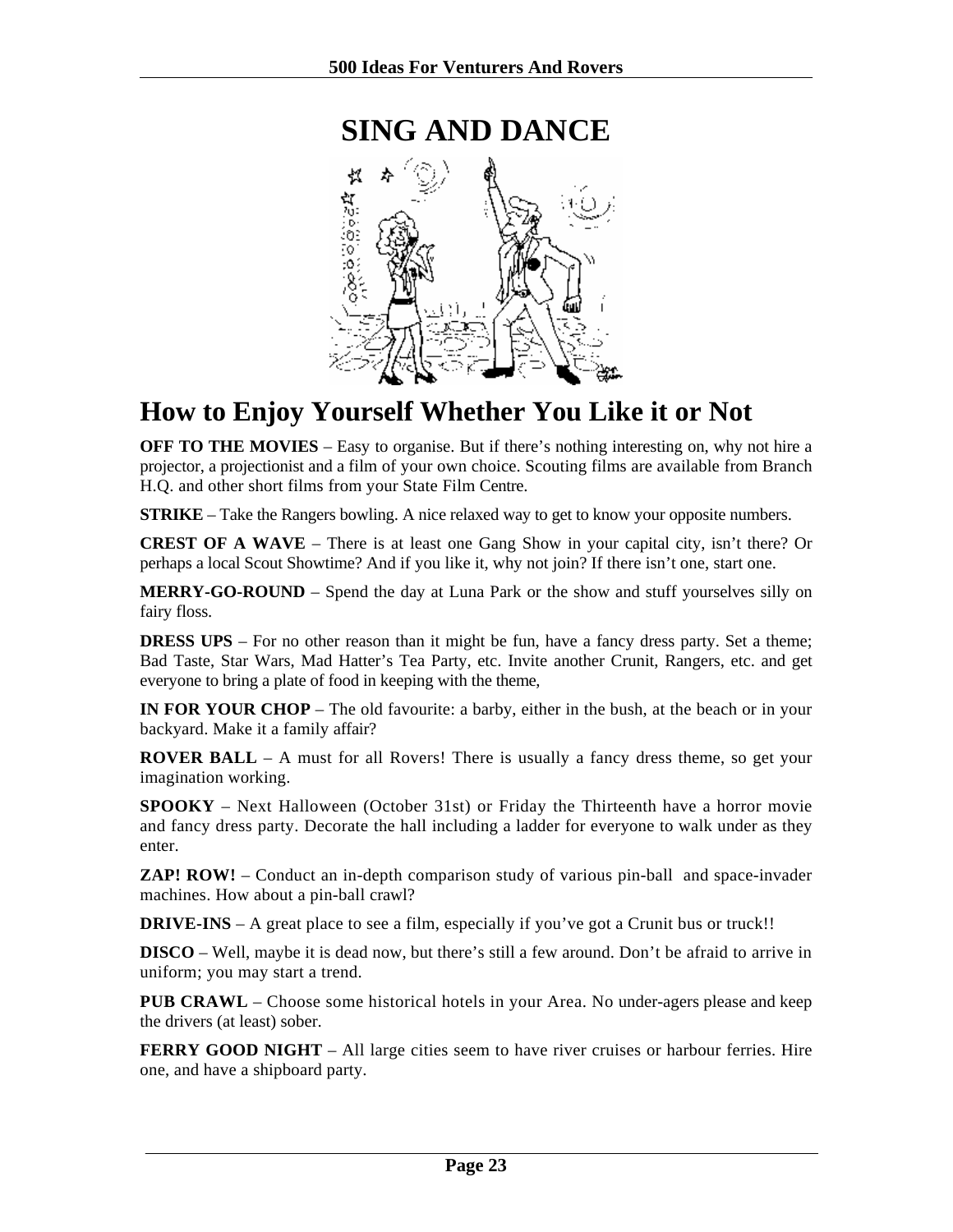**DIN DINS** – For this year's annual break-up, book a table at a local restaurant. Maybe, with other Crunits, you could work out a Restaurant Guide for your local Scouting magazine.

LIVE ON STAGE – Go and see a play or a concert or an orchestral recital. What's an Eisteddford?

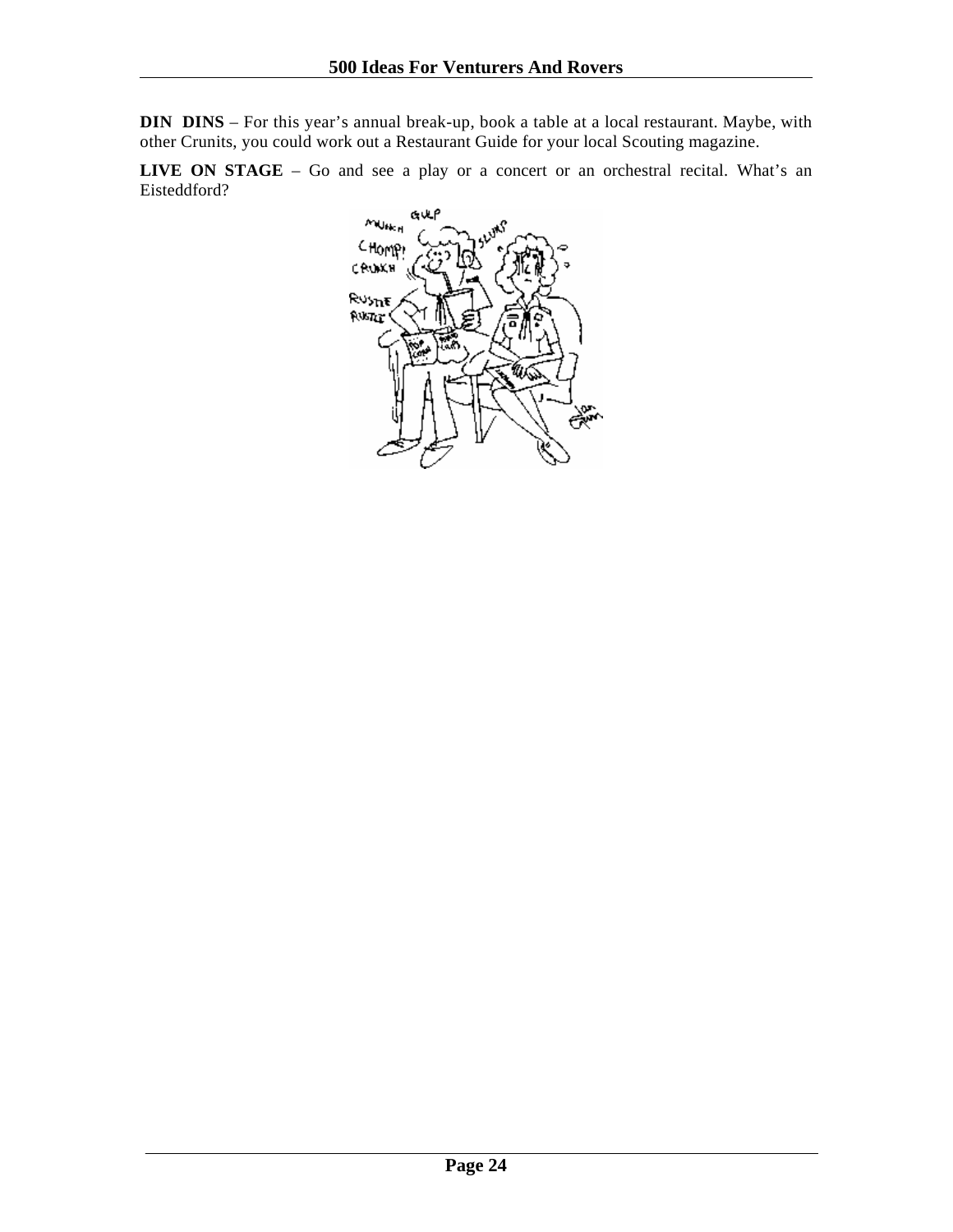<span id="page-24-0"></span>

### **Culture for Beginners**

**GONE POTTY** – Get a local potter to teach you how to throw. Not as easy as you think. Ashtrays, trophies or a set of coffee mugs for the den?

**CARVE OUT A NIQUE** – Start with soap and then try wood, stone, bone – woggles, trophies, chessmen, etc.

**STICK WHITTLING** – B.P. had a fine collection of carved walking sticks in the days when Scout staves were mandatory. How ornate can you get? Special attachments, secret compartments, built-in watch or compass . . .

**WEAPONRY** – Use your imagination and your pioneering skills to construct ancient warfare machines. Battering rams, catapults, swinging targets, or how about an automatic bell– ringing burglar alarm.

**TAKE UP THY TENT** – So you reckon your tents are pretty poorly designed? Could you do better? Verandahs, shelves, pockets, rain water gutters.

**SANTA'S ELVES** – All the carpenters in your Crunit will, of course, be experts. Make your own push-along duckies and hobby horses, or repair broken toys. Donate them to the local orphanage, kindergarten or Christmas toy fund.

**SCREEN PRINTING** – So you'd all like a Crunit T-shirt or windcheater? Get someone to come along and show you how to make your own printer and stencils.

**JINGLE BELLS** - Does your Crunit make its own Christmas cards? Lino printing, screen printing or even off-set if you want to do it for a profit.

**COP THIS** – Copper enamelling isn't as hard as you think it is and it's a great way to make Crunit badges, brooches, key rings, pendants or even plaques.

**SNAP HAPPY** – What is the best sort of camera to buy? Which is most suited to your needs? Your photography expert would be glad to show you. How about a photo competition? There are regular competitions for the best Scouting photo run by the World Bureau.

**PROJECT YOURSELF** – O.K., so you've taken the photos? What about a projector to show your slides? Have a look at alil the types of projector available.

**PICK UP STICKS** – The Venturer Leader just walked in with a huge bag of icy-pole sticks and some pots of glue and said "Right, make something". Some of us still have our little jewellery boxes and pot-plant mats today.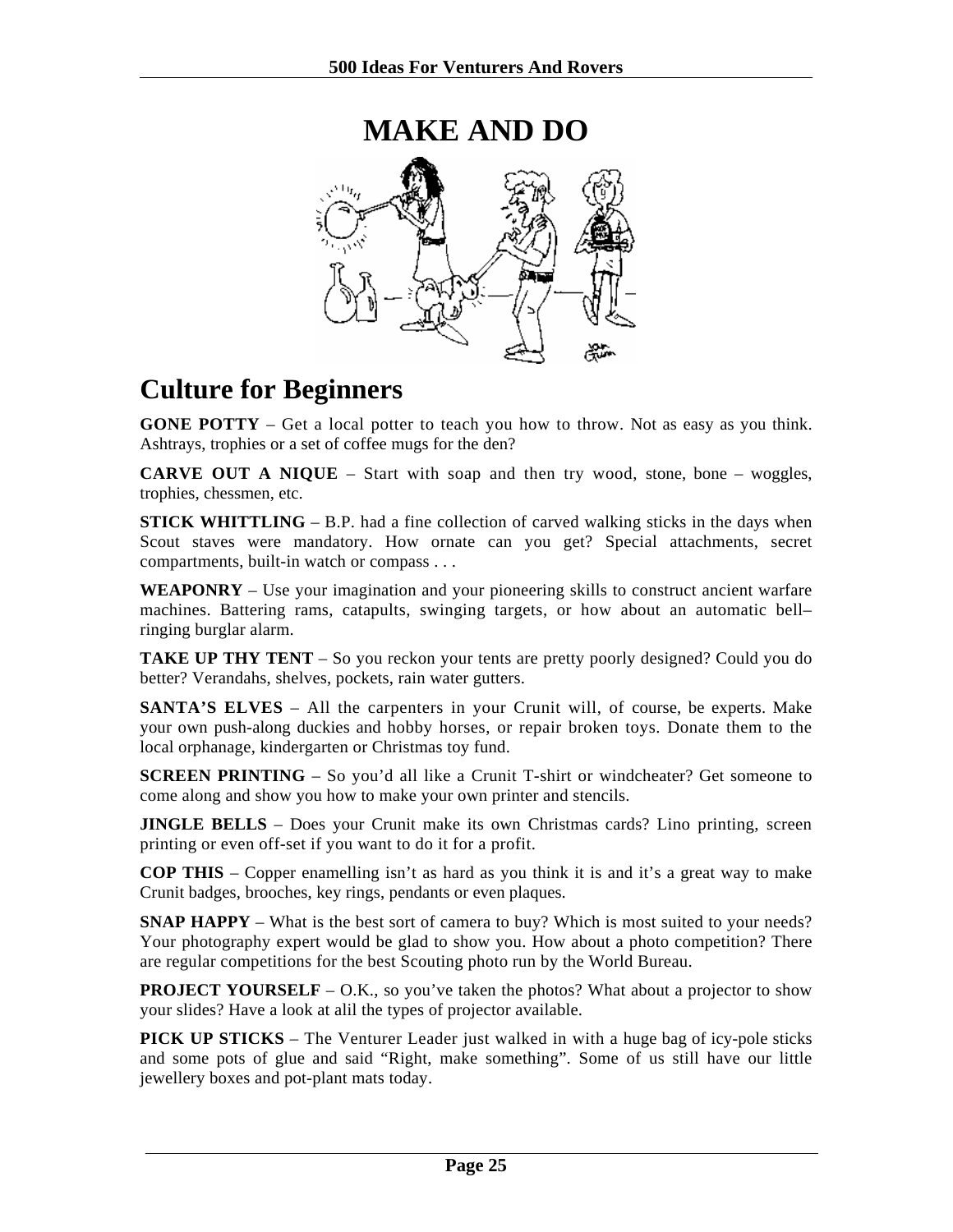**GLAZED EXPRESSION** – Ever tried glass blowing? Mum would love a terrarium for Christmas. Odd shapes can be made, especially if you've got a cough.

**WHAT MAN HATH WROUGHT** – Ever tried wrought iron art? Can you use a welder? What are the pros and cons of black-smithing?

**BRONZED AUSSIES** – Bronzing can be fun. Not just your baby boots, you could make a nice trophy or two.

**DIM WICKS** – Candlemaking can shed a bit of light on your imagination. Parrafin or Beeswax? Scented? Tapers? Shapes? Colours?

**KNIT WITS** – Only girls knit. Rubbish!!! A man invented it. Try it with thick twine and broomsticks, or knit Crunit jumpers. I started a scarf in 1973 and it's now 20 feet because I can't cast off.

**WOT KNOT** – So you're an expert knot tyer, eh? Could you make a macrame wall hanging or vest?

**HIDE AND SEEK** – A few hours of practice at leather craft and you'll be making your own belts, wallets and woggles.

**SLUDGE HOPPING** – Try your hand – and feet – at mudbrick making. Experiment with straw and gravel. If you make enough they might let you build something at the District campsite.

**ROPE MAKING** – In our consumer society it's so easy to buy things – but why not do it yourself?

**ALL AMONG THE WOOL** – You can spin, dye, weave and do all sorts of things with wool. And the lanolin is good for your hands.

**TIE DYING** – Quite the in thing ten years ago and still lots of fun today. Be the first kid on your block with a tie-dyed tent.

**KITE MAKING** – Hold a competition. Use natural materials or scraps. Can you get it off the ground?

**MUSIC APPRECIATION** – Listen to a wide range of music, from Beethoven to the Bee Gees, Blues to Punk, jazz to Greek Folk Dance. Get your Crunit experts to explain the significance behind each one. Do they influence each other?

**MOVE OVER PICASSO** – Try portrait painting or landscapes. Pen and ink, pencil, oils, charcoal, fingerpainting, and water colours are all worth thinking about. You may like to have your own exhibition, with all the trimmings of course.

**BALLET AND OPERA** – What!'! Well, why not? Find out what the plot's about and it may make it more interesting and easier to understand.

**HOW'S TRICKS** – Conjuring is a legitimate art form. Each member learn to devise a few simple tricks and then put on a show for the Cubs?

**BOUQUETS AND PALATES** – Try winemaking or beer brewing. Get the results assessed by an independent expert.

**FURNISHINGS** – Design and construct those things which you have always needed for the den, but never got around to making them: bookshelves, cupboards, waste paper baskets, etcetera.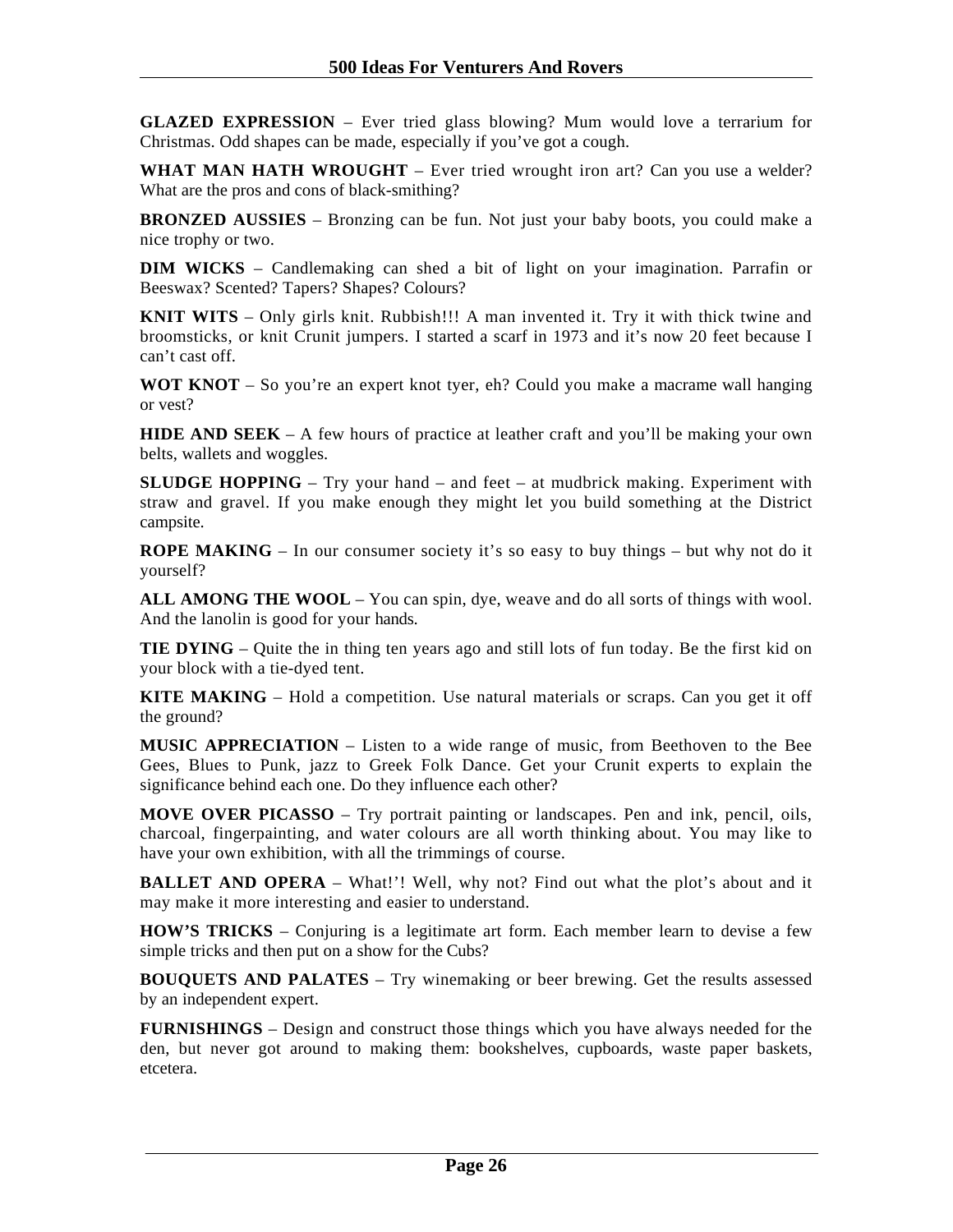

## <span id="page-26-0"></span>**PRIDE AND PREJUDICE**

### **Citizenship – Whatever that is.**

**LOCAL COUNCIL** – Pop along to the next meeting to see what goes on from the Public Gallery. After wards, have a discussion with a counsellor or two.

**OTHER BROTHERS** – Is there a special Troop for Handicapped Scouts near you? Give 'em a hand. We took a blind Troop ice-skating, but they'd had more practice than us.

**SERVICE CLUBS** – Find out about Apex, Lions, Rotary, etc. etc. Who are they? What do they do? Are they different from Scouting? If so, why?

**PATRIOTS ALL** – Do you have a flag break at every meeting? Can you recite the National Anthem (or is it the National Song)? Do you know the other verses? Can you recall the names of the people on our money without looking? What did they do?

**SEX EDUCATION** – So you think you know all about it, do you? Get the local doctor to give a hand, perhaps with a film or two? And don't laugh – this could be one of the most important things you'll ever learn.

**ROAD HOGS** – Citizenship means courtesy on the roads too. How many in your Crunit are going for their driving licence? Wouldn't it be nice to help them by organising a quiz on the Highway Code plus a bit of basic motor maintenance. The oldies might learn something too.

**HOT STUFF** – Of course, your Crunit knows all about fire-fighting, but that won't stop them signing up for a refresher course.

**GOO GOO GA GA** – If you intend raising a family or baby-sitting little brother, a talk on children could open your eyes. Can you change a nappy?

**TOUR GUIDES** – Hypothetically or otherwise, your Crunit is acting as host to a visitor from interstate or overseas. Plan the places of interest he might want to see. Draw up a tourist map and work out an itinery. How well do you know your town?

**BANDAIDS** – When was the last time you had a first-aid refresher course? Stage a mock emergency, but don't tell them you're not really hurt until they've finished.

**THE BIG PLACE WITH THE CLOCK** – Visit your town hall, folks! Be amazed by the Council Chambers! Thrill to the many services they have to offer your community! Roll up! Roll up!

**RUNNING THE COUNTRY** – Some of you are old enough to vote but do you know how a government works? What is meant by Upper House, Whip, Bill, Portfolio, etc.?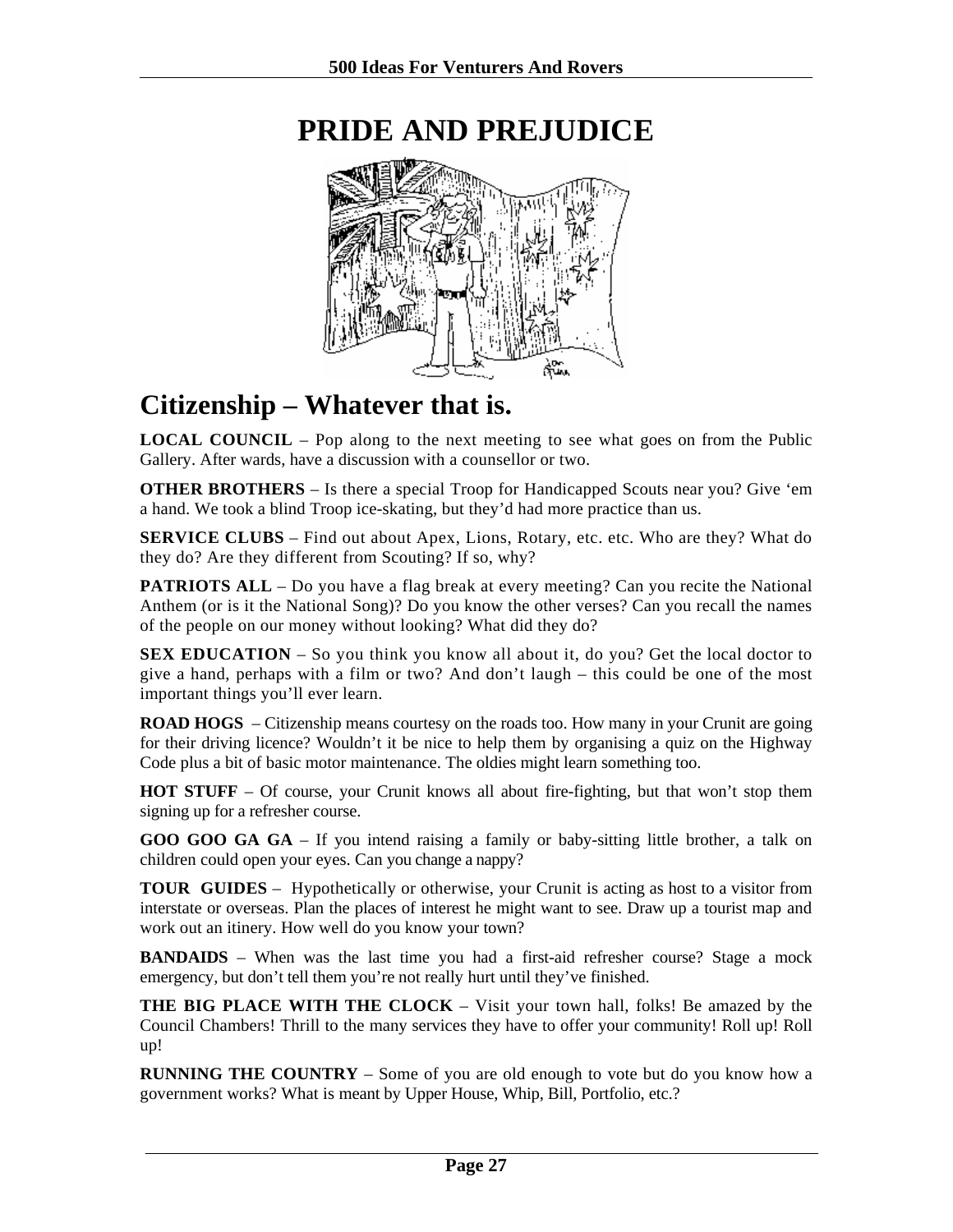**QUARANTINE** – What sort of things can't be brought into the country? Why? Are we too isolated? How do we keep us being the Lucky Country? Study rabbies, foot-and-mouth and drug smuggling.

**MATERNAL INSTICTS** – For one week each member of the Crunit has to look after a "baby" – an ordinary egg. The egg needs warmth, protection, attention and care. Take it everywhere, or organise a "babysitter". If it breaks or gets cold it will die. A lesson in responsibility.

**THINGS HAVE CHANGED** – Get hold of an old, old map of your local area. Have a look at all the changes that have taken place. Your local library probably has old photos and newspapers too.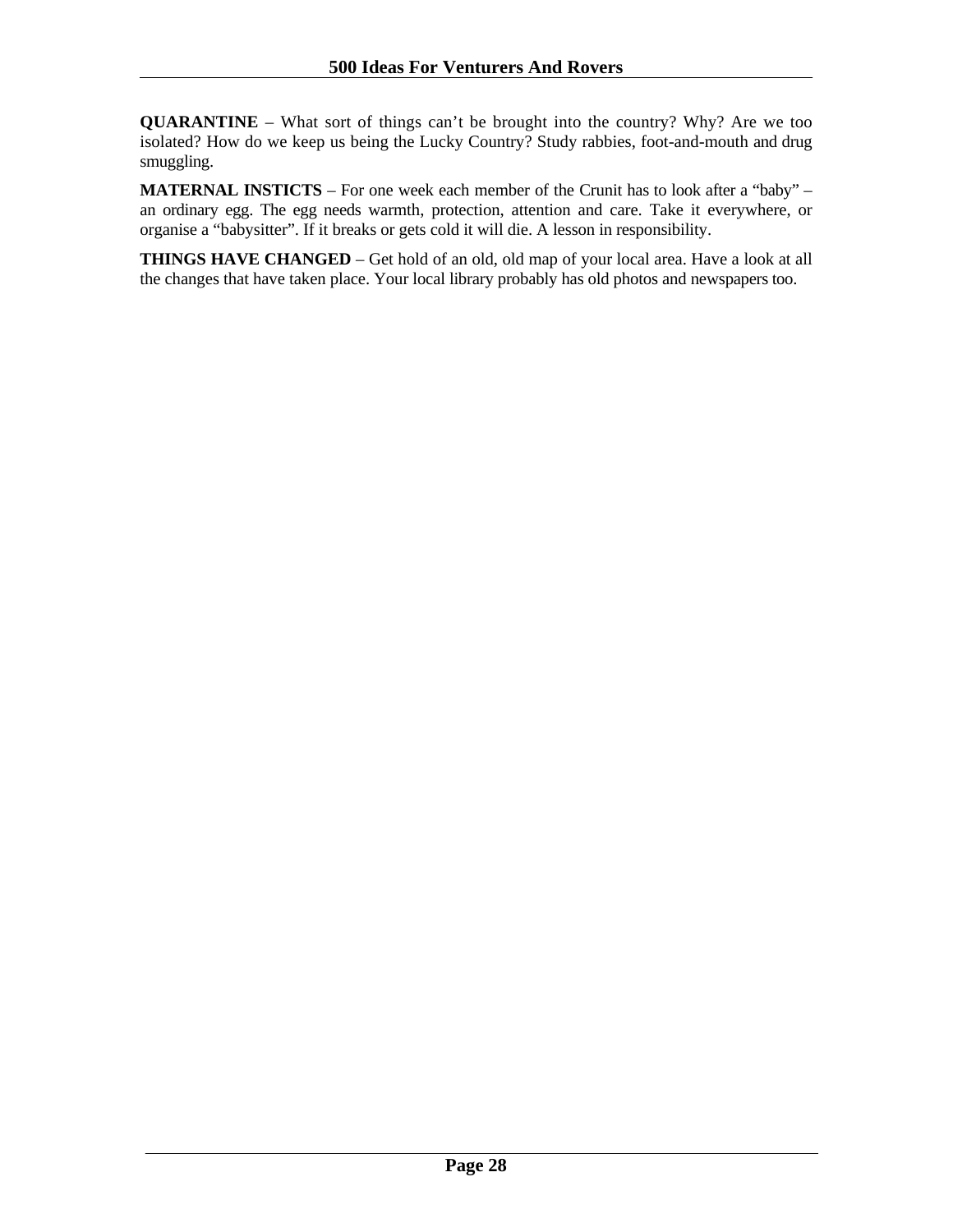<span id="page-28-0"></span>

### **Surviving Your Environment**

**FALLOUT** – What do you do in case of a Nuclear attack? Is one likely where you live? Have you got the shelter, food and water necessary to avoid contamination? "Be prepared".

**NATURE TRAIL** – How many types of tree, plant, insect, etc. can you identify?

**WATCH THE BIRDIE –** Get up early and listen for the dawn chorus. We spent a service activity counting Lyrebirds in Sherbrooke Forest. Why not use taperecorders?

**BITES AND NASTIES** – You should know the first aid, but can you identify poisonous spiders, snakes, octocats, fish, etc.? Why do more people die of beestings than shark attacks, snake bites and spider bites put together?

**WHALE WAIL** – Should whales be harvested? Is it murder? Can't we obtain the products synthetically? Are dolphins intelligent? Should baby seals be culled?

**WOMBLES** – How is pollution affecting our environment? Look around you. What is being done about it? What is your Crunit doing about it?

**BABES IN THE WOOD** – What do you do when you're lost in the bush? How do you keep warm? What do you eat? How do you signal for help?

**THAT-A-WAY** – What do you know about celestial navigation? Can you use a sextant? How many constellations can you name and recognise?

**SPACED OUT** – It may sound a bit Buck Rorerish, but orbiting space stations holding whole colonies complete with farm lands have already been designed. What does the future hold? Study and discuss it.

**DIG DEEP** – Find out about archaeology. Get a guest speaker or visit the museum. Perhaps a good service project would be helping at an archaeological dig.

**FUMING** – Should lead petrol be banned? Should the internal combustion engine be banned? Are we too dependent on it? What alternatives are there?

**IN A FLAP** – Make a study of bird migrations. Where do flies go in the Winter?

**PESKY PETS** – What introduced animals and plants have caused problems in Australia? Think about rabbits, blackberries, prickly pear, cane toads, foxes, cats, sparrows, etc. Should sheep farmers shoot dingoes and kangaroos?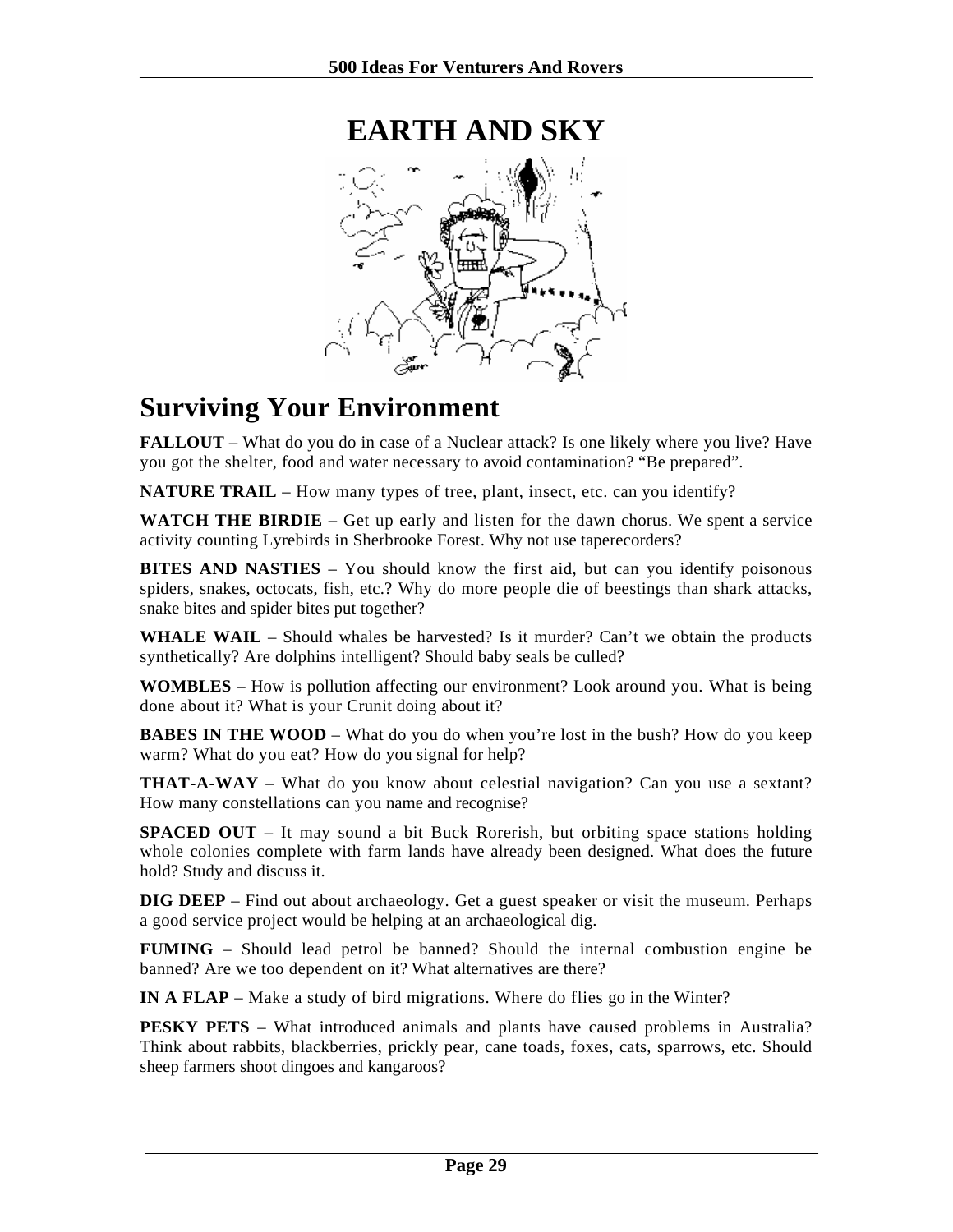**LOST SOULS** – Train yourselves in bush survival skills – crossing rivers, exposure treatment, snow shelters, signalling for help etc.

**ON THE HOME FRONT** – Make sure everyone can cook forty or fifty basic foods – eggs, potatoes, porridge, meat, etc.

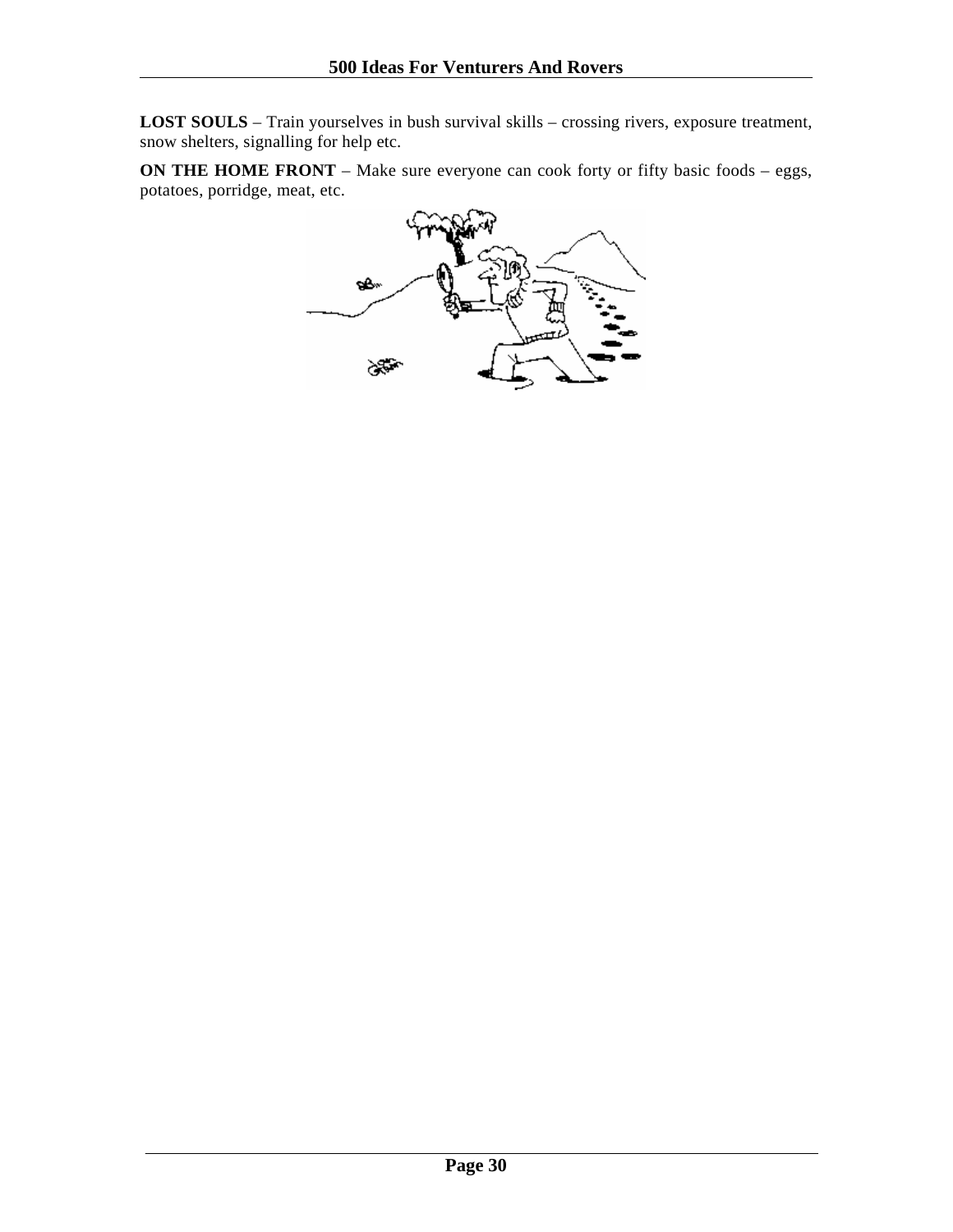<span id="page-30-0"></span>

### **Jobs – and Where to Find Them**

**WE DONT NEED NO EJUKAYSHUN** – What does the local T.A.F.E. offer at nightschool courses? Why not enrol the Crunit?

**DOLE OR GOAL** – Visit the local employment service. Is it hard to get a job? What's available? How should you dress for an interview?

**ON YOUR OWN** *–* How do you set up your own business? Talk to someone who has. Is it risky? Is it easy?

**MILLIONAIRES** – Invite a fairly well-known businessman along, and get him to tell you his secret of success.

**FROM ANOTHER VIEWPOINT** – Can't handle the ratrace? Find out about selfsufficiency. Could you grow your own food, make your own clothes, etc.? Could you handle the shock of changing from a consumer lifestyle.

**CAREERING DOWNHILL** – What do you know about your chosen profession? What do the rest of the Crunit know? Give a talk, or better still organise a visit or guest speaker. (See "Go and See" and "Come and Talk" in 500 ideas for Crunits).

**UNITED WE STAND** – Who's in a union? What are they? What are the benefits and disadvantages of unionism? What have unions achieved recently? In the last One Hundred years? Do you have a right to strike? Discuss some of these questions.

**IN THE NAVY, OR ARMY OR AIRFORCE** – What's it really like? Find out. Visit a military base. Could you stand the discipline?

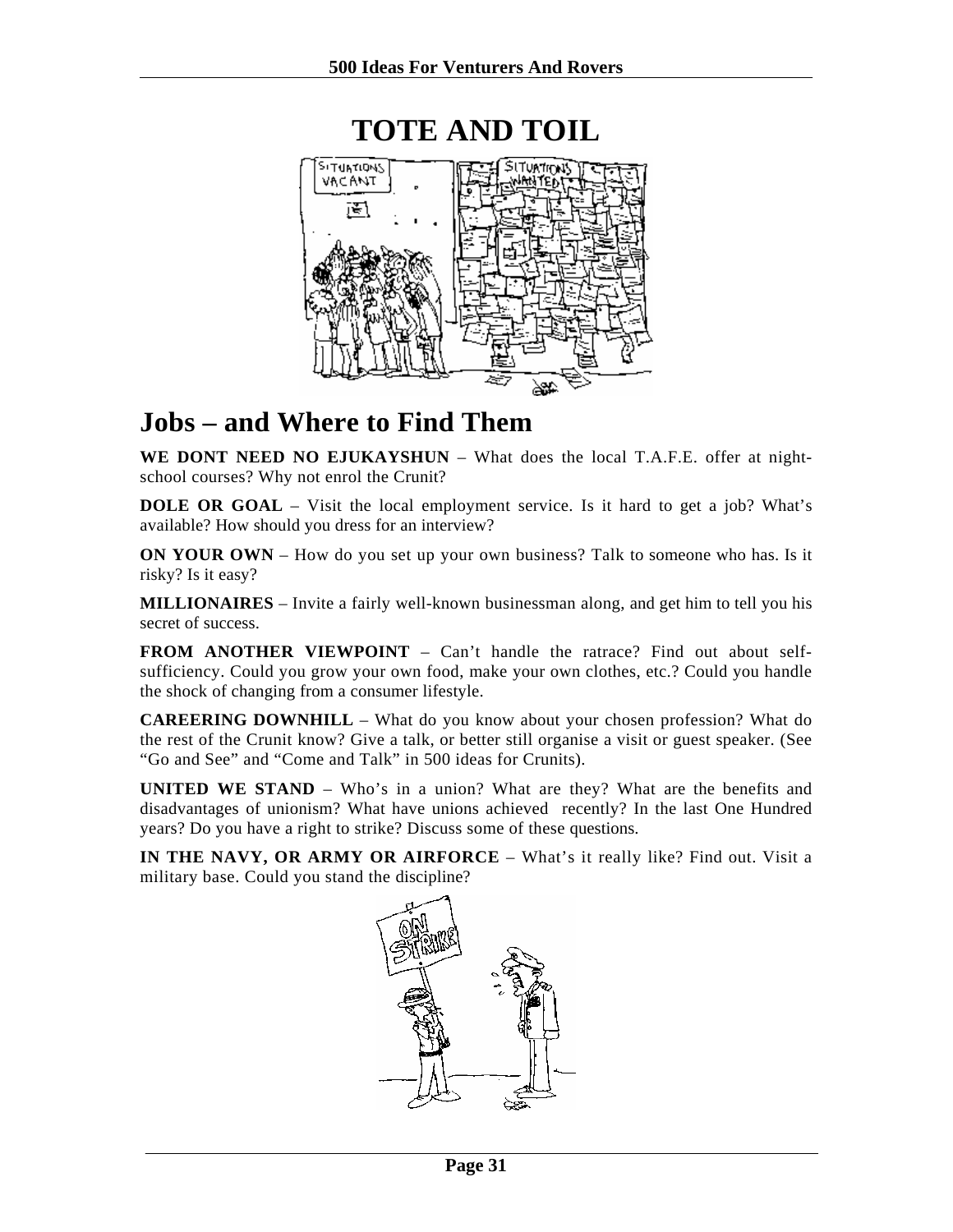<span id="page-31-0"></span>

### **Ideals for All**

**PROLES AND POLLS – Democracy is government by the masses for the masses.** Communism is government by the masses for the masses. Are they different? How? Why? Do either of them work in theory or practice?

**EAT YOUR GREENS** – What's animal liberation? Why be a vegetarian? What's the difference between a fruitarian, a lacto-vegetarian and a vegan? How do you get your protein?

**EVERYTHING YOU WANTED TO KNOW ABOUT SECTS –** You are planning a weekend camp for a Crunit consisting of one Muslim, one Jew, one Roman Catholic, one Seventh Day Adventist, one Protestant, etc. Plan an appropriate menu and programme, allowing time for individual services.

**COUGH! COUGH!** – Is smoking smart? Why do young people smoke? How do you stop? Should it be banned in public?

**BOOZE AND DRUGS** – Get someone to come along and talk about drug abuse. You'll be unpleasantly surprised.

**CENSORSHIP** – What should be censored? Should young people decide? Are they qualified? Who is? Does T.V. violence make kids violent?

**CONSCRIPTION** – Is it fair? What about the rights of the individual, the good of the nation, religious beliefs, etc.

**HANG 'EM HIGH** – Is capital punishment fair and just? Does it depend on the individual case or can you generalise? Is your legal system too soft? What about Islamic law? Should rapists be sterilized?

**DUTY TO GOD** – How do different people in your community express their faith in God? Catholic, Protestant, Hare Krishna, Salvation????

**LET ME IN** – Here's a thought provoking discussion topic – suppose they dropped a bomb and you had a fallout shelter big enough to house all the Crunit except three. Who do you leave out? Which individuals can contribute the most to your survival? You would only have ten minutes to decide before the fallout started ... a hard one!!!

**ELECTIONEERING –** Just before the election we invited delegates from the three major parties in our seat and got them to tell us about their ideas on youth affairs, employment, transport, etc.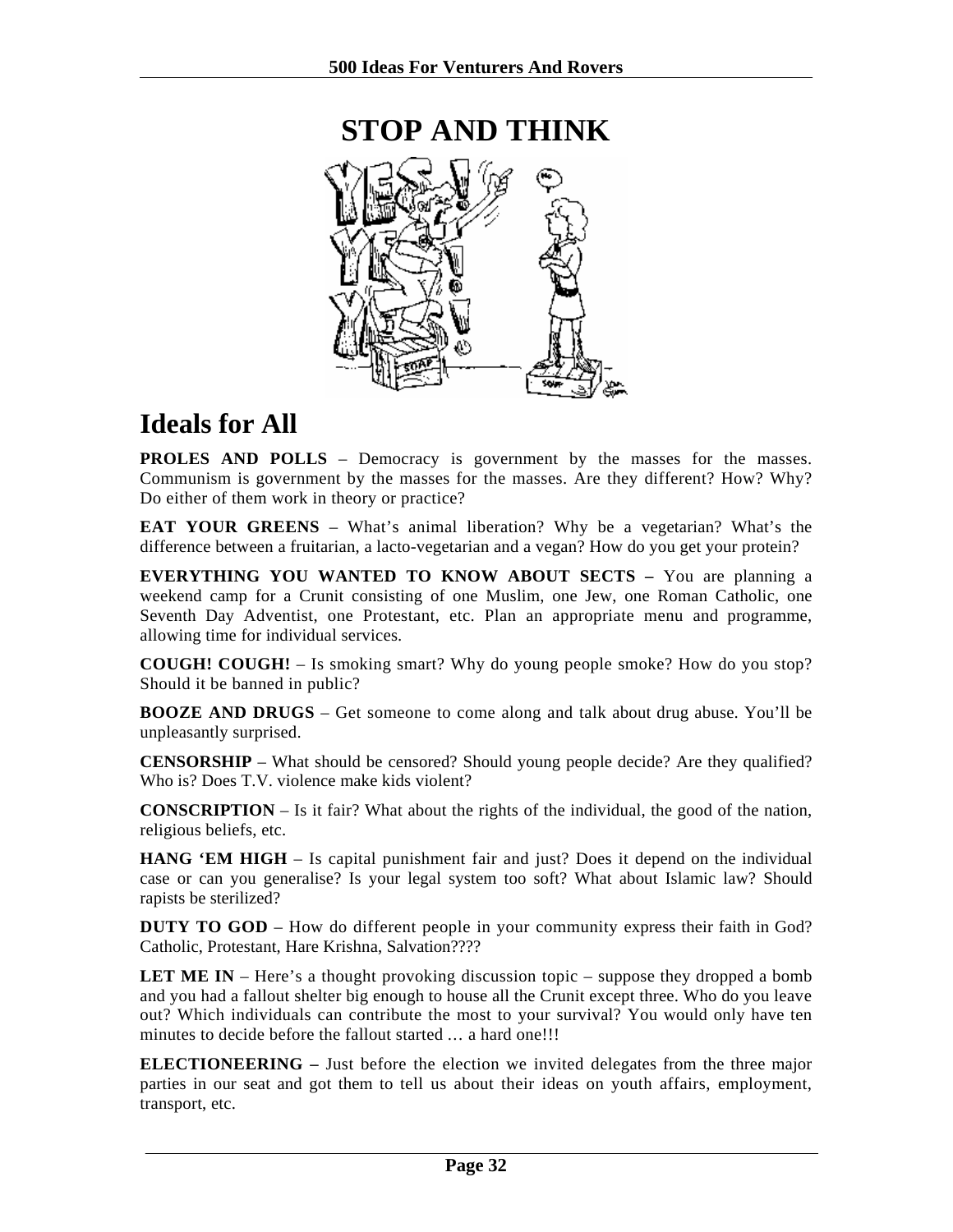**WORLD PEACE** – Hitler only wanted peace – a piece of Poland, a piece of France and a piece of whatever. Yeah!! Great!! Why not? O.K., how do you bring it about? What is the United Nations doing? Discuss it.

**POOR COUSINS** – What programmes are there in your state/country/world to help the poor? Find out.

**PERMISSIVE SOCIETY** – What are your opinions on contraception, abortion, sex before marriage, etc.? Maybe a bit touchy, but it could open your eyes.

WHEEL BE RIGHT – Take a wheelchair along and make a study of local public buildings. Is access easy? What about steps, narrow doors and high kerbs? Submit a report to the local council.

**SEEN BUT NOT HEARD** – What changes have taken place in relationships between kids and their parents and teachers over the last few generations? Are they for the better.

**WAR AND PEACE** – Have a discussion with a representative from the Armed Forces on the ethics of maintaining a military "deterrent".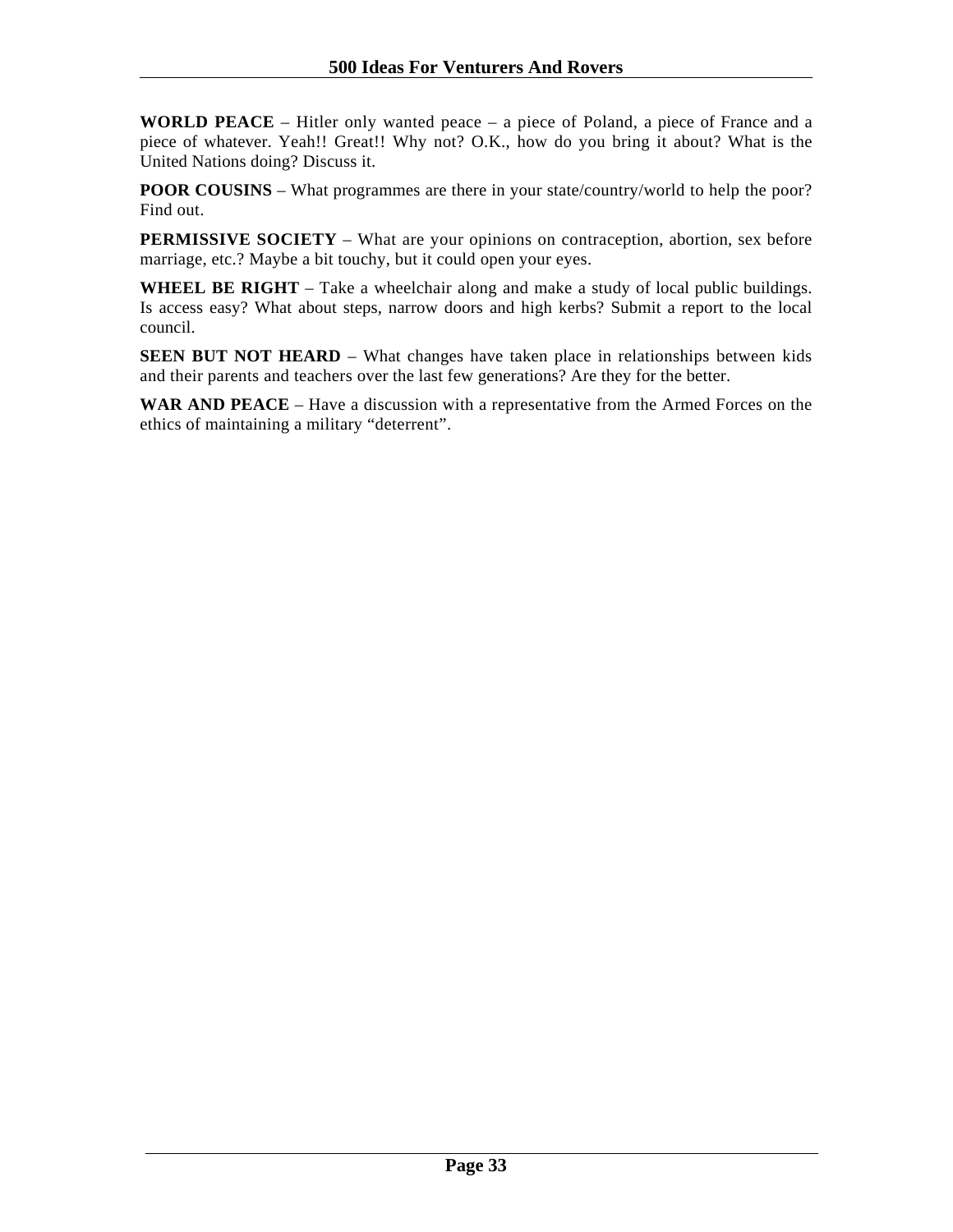<span id="page-33-0"></span>

# **WEIRD AND WHACKY**

### **Crazy Things for No Reason at All**

**MEALS ON WHEELS** – Cook an omelette or pancakes in a wheelbarrow while pushing.around the block.

**RECORD BREAKERS** – Get your Crunits name in the Guinness Book of Records; knot tying, tent pitching, egg throwing, bath racing, pole squatting . . .

**KIDS NIGHT** – Have a children's party for adults; party hats, jelly, ice-cream, 100's and 1000's sandwiches, pin-the-tail-on-the-donkey, blind man's bluff ...

**APPLIED LUNACY** – Try erecting a tent on sand. Try lighting a fire underwater. Try cooking an egg in a paper bag. It can be done – think about it.

**COME INTO MY PARLOUR** – Get a library book on parlour games. Charades, twenty questions, sardines, is that your Moriarty?, Guggenheim, consequences,...

**SKYSCRAPERS** – The business part of the meeting will be conducted up in the rafters of the hall. You'll need seating and a writing table. A good test of initiative and pioneering skills.

**DING A LINGS** – Can your Crunit fit comfortably in a phone box? We always eat our pizzas in one if it's raining.

**MAGICAL MYSTERY TOUR** – Hire a tram or bus for your next meeting. Throw a mobile party. Pick up hitch hikers?

**JUST TRY IT** – Design a mouse trap to catch only white mice. Slam a revolving door. Walk on water. Have a fight in slow motion. Try not to think about polar bears.

**BREKKY** – A formal breakfast, in full uniform. Table, chairs, tablecloth, candelabra. In the park, the mall or the town square. Or on pancake Tuesday, free pancakes for passers-by.

**PLEASE DROP A LINE** – Send a message in a plastic bottle attached to a bunch of gasfilled balloons and eagerly await a reply.

**CHAMELEONS** – Could you camoflague yourself? Your campsite? I once fooled my Scoutleader by pretending to be a pile of packs and raincoats.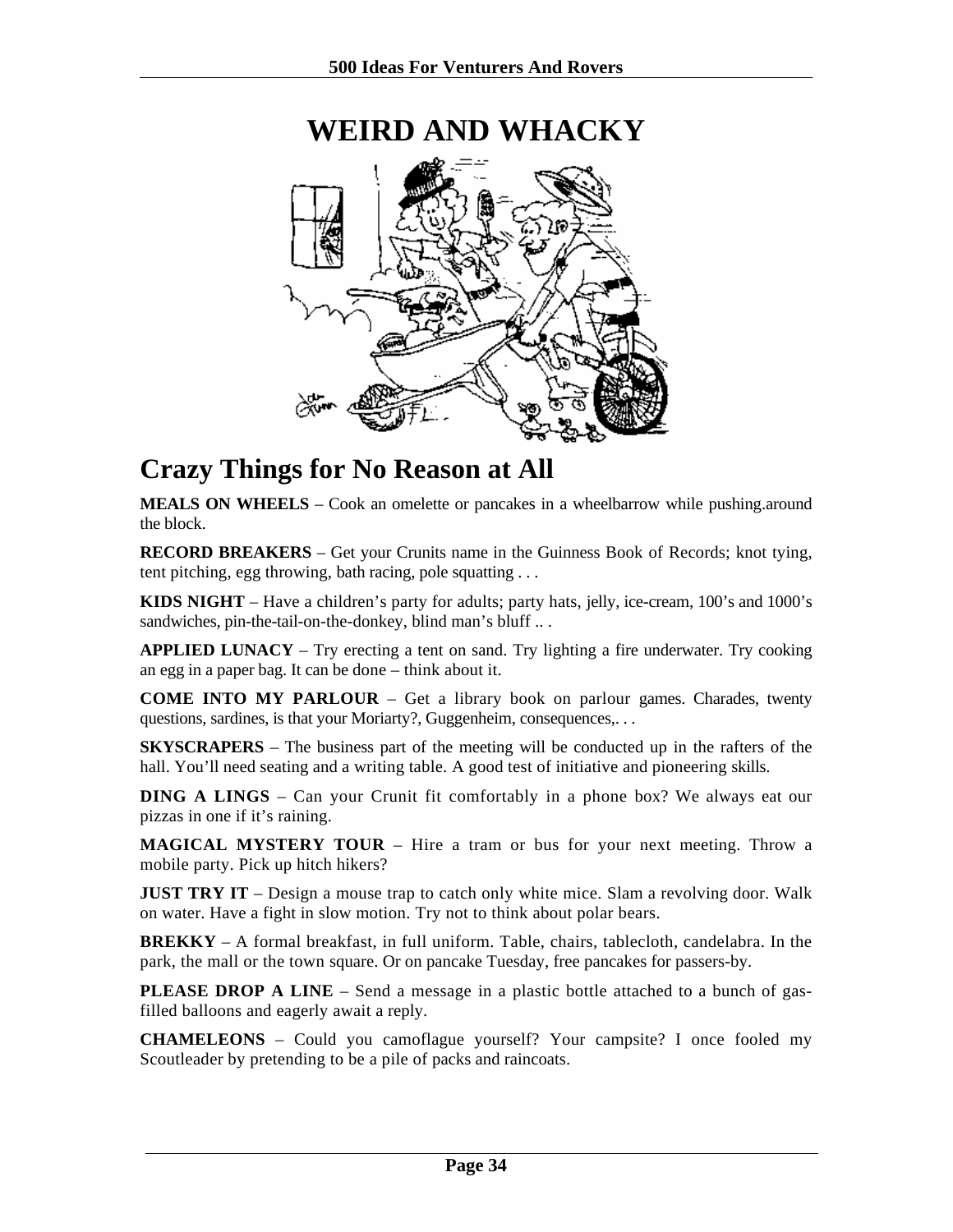**LILLIPUT COOKS** – What's the quickest time you can boil six teaspoons of water in an eggshell using a fire built of matches on three two-cent pieces? Can you cook sausages on a coat-hanger over a candle?

**SAND CASTLES** – Victorian Rovers run a sand sculpture competition at Surfmoot every year. Why don't you try?

GANG SLANG – Does your Crunit have its own words for different things? Devise an Esoteric Encyclopedia and keep adding entries and illustrations. Ours includes yuckarama, Glippy-gloppy, poofteenth, crunit, mootesque,. ..

**WILD WEST** – A quick draw gunfight using water pistols. A lassooing contest. Bronco riding (but how do you build a horse?),

**COME-AS-YOU-ARE** – Best done if you've got some form of transport. Visit everybody's house and get them in the car before they've got time to change, whether they're wearing pyjamas or bath towels. Then have a party. Do it on a non regular meeting night so the element of surprised is preserved.

**SWINGS AND SLIDES** – You've heard of a pub crawl? How about a kiddie's playground crawl. Try every seesaw you can find, and compare them.

**JOLLY BOATING** – Organise a dry race for bottomless boats like Alice Spring' Henleyon-Todd. Teams of four to each home-made boat. Flippers will slow them down.

**TRANSVEST1TES** – Organise a change-of-sex night (without warning). Girls help the boys with make-up, then bring out the camera!!!!

**TRUTH OR DARE** – On the draw of a card, the throw of a dice, or the spin of a bottle, the victim is asked a probing question and has to reply truthfully. If he refuses he must do a dare . . . nothing dangerous or illegal please.

**THEME NIGHT** – Pick a theme, i.e. circus, Romans, time travel, etc. Everybody dresses appropriately, plays appropriate games and finishes off with a thematic meal.

**CRASH AND BASH** – Next time there is a fete. Scout Display, etc. get hold of an old car destined for the tip. Hire out sledgehammers at ten cents a minute. Make sure you clean up afterwards . . . by the way, do you know the world record for piano smashing?

**OH, I'LL EAT THAT** – A foul game. Two players take it in turns to throw a slice of bread into a campfire. The other player must say "Oh, I'll eat that!" and retrieve the bread and eat at least one square centimetre of it. The first person to refuse to eat it, or is unable to find it, loses. Yuk!!

**HORSE RACE** – Six lanes are marked out with space lines every half metre. Six cardboard horses with jockeys inside. Two dice are thrown; if "two" and "six" come up, horse No. 2 and horse No. 6 move forward one space. Place bets with money. This is popular in New Zealand with large crowds for fund raising – racebooks are sold with the play money and each horse nicknamed after the people involved.

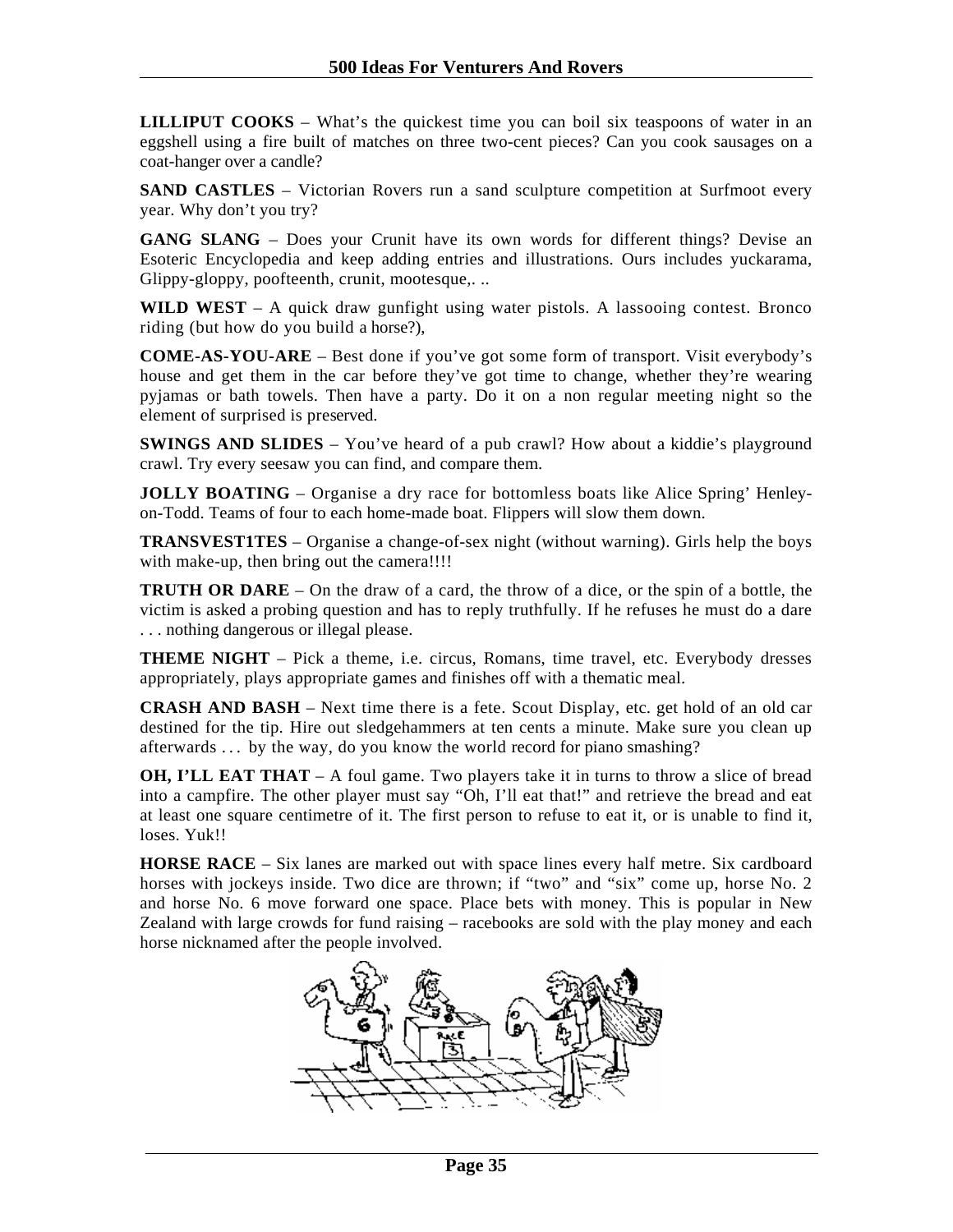<span id="page-35-0"></span>

### **Everything Else I Couldn't be Bothered to Classify**

**CHARCOAL COOKING** – Experiment a little. Spend an evening at it, then use it at the next weekend away.

**SCOUT LAWS** – Of course you know them. O.K., then, what's the Fifth one? Or the Seventh? Discuss them.

**WE'D BE HONOURED** – Is there an Honour Roll in your hall for Queen's Scout and B–P Awards? Make one! Preserve a bit of history.

**GAMES PEOPLE PLAY** – Sure, you all know chess. Monopoly and Scrabble, but who's got a Backgammon game at home? Bring it along, as well as your sets of Twixt, Ploy, Risk, Life, Chinese Checkers, Dungeons and Dragons, etc. Everybody can learn something new.

**HISTORY NEVER REPEATS –** Has your Crunit got a history log? Dig up the old facts before it's too late; founding members can prove a goldmine of information and memorabilia.

**NIGHTBEAT** – Start at dusk, finish at dawn. Organise visits to places open at night. Hospital, police, docks, airport, etc. (See "Do and See" in "500 ideas for Crunits") Finish with breakfast at the wholesale fruit or fish market. Needs a lot of organising and coffee.

**WHIRLYGIGS –** Hire a helicopter and see your city from the air. Fantastic!

**BANG! BANG!** – Do you know the correct way to handle a Gun? Go to a rifle range, then maybe, try hunting?

**MONEY MONEY MONEY** – Get expert advice on budgeting, borrowing money, bankcard, taxation, hire purchase . . . What are the pitfalls and advantages?

**ANTIQUES** – No, not the D.C. Have you got some valuable item in the shed? Find out about valuation, restoration and history.

**PERSUASIAN** – Is advertising ethical? What are the tricks of the trade? How can the Crunit use them for recruiting or selling lamingtons?

**CATS AND DOGS** – Have a pets night. Find out about care and grooming. Any unusual pets? Bring 'em along!

**BATCHING** *–* Be prepared for the outside world. Can you cook a decent meal? Have a shirt ironing competition.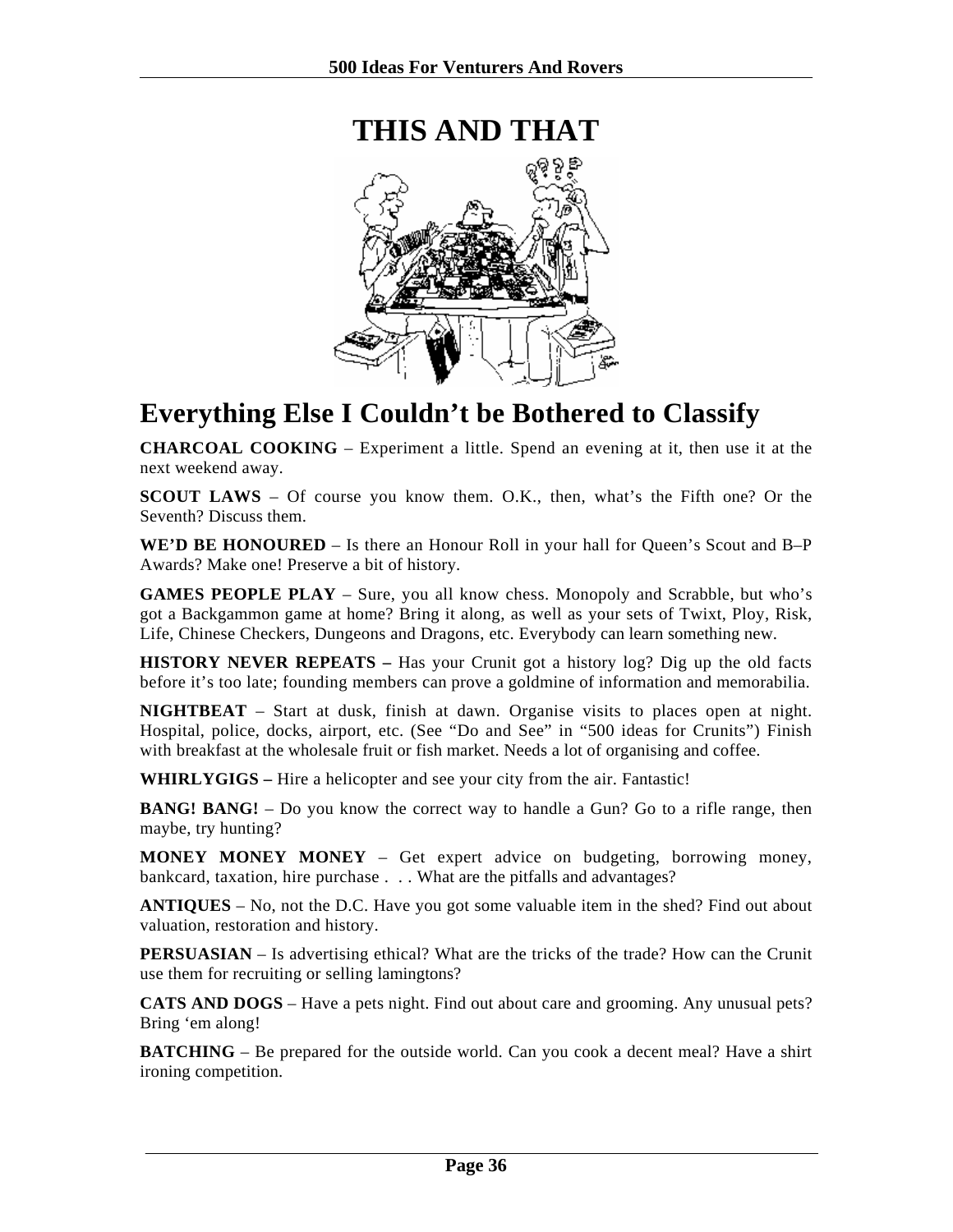**OBSERVATION** – Without warning the Crunit, one person organises a simple stunt – e.g. Falling over a chair, being "arrested" by strangers to the Crunit, suddenly throwing a pie in someone's face. Then, when the excitement had died down get each person to write down a detailed report of what actually happened. Compare the answers.

**ESQUIMAUX** – Next time you're in the snow build yourself an igloo.

**OVERSEAS** – Wouldn't you love to travel abroad? Get someone who's been to tell you the joys and pitfalls.

**TRANSPORTS OF DELIGHT** – Does your Crunit have/need/intend getting a Crunit bus or truck. Look into the possibilities, expenses, requirements, parking space, etc.

**HOW DO YOU TICK?** – Transactional analysis? Group dynamics? Personality clashes? Peer group pressure? What!?!

**SWAPS** – Do you have a Crunit member who collects badges or woggles or scarves? Get him to bring them along and tell you all about them. There are a number of Badge Clubs you can join.

**POW! WOW!** – Tired of the old auto tent? Pop along to the library and find out how to build a genuine Indian tee-pee. It would look great on your next big camp.

**HYDE PARK CORNERED** – Everybody gets on a soapbox and tries to shout each other down. Then try it one at a time so you can hear what they're trying to say.

**MY HONOUR? MY OATH!** – Your job is to promote the Scout Promise and say how good it is, or give each person a Scout Law and tell them to sell! sell! sell! it to the rest of the Crunit.

**THEM'S THE BRAKES** – What do you really know about motor mechanics? Get an old car engine or two and reassemble them.

**LOOK AT US** – Do you have a Crunit logo? Design one, then print your own T-shirts and windcheaters. Know anybody willing to make a Crunit flag? Crunit letterhead?

**SHIELDS** – A tradition in many Rover Crews is that each new Squire must construct a small coat-of-arms to decorate the den wall. It should depict something to do with the Squire's name, occupation or hobbies.

**LET'S SPLIT** – You're a mixed Crunit and the guys want to do this and the girls want to do that. O.K., go your separate ways just for the night. Compare notes afterwards or maybe swap activities.

**FOREIGN FOOD** – Either on a competitive basis or just between yourselves for the fun of it, hold an International cookery night. Explore the delights of Xenophilic cuisine.

**SEARCH AND RESCUE** – Something like hunt-the-thimble on a larger scale. An object is hidden in a largish expanse of bushland and everyone combs the area looking for it.

**TIMES A-CHANGING** – My grandmother was born before they invented aeroplanes, but she lived to see them land on the Moon. What will happen in our lifetimes? What will our grandchildren have that we don't?

**THE OLD GUY** – What do you really know about the life of Lord Baden–Powell? Prepare an informative lecture, with illustrations.

**HOOKED ON FLIES** – So you like fly fishing? Have someone demonstrate how to tie your own flies. What types of "bug" attract which fish?